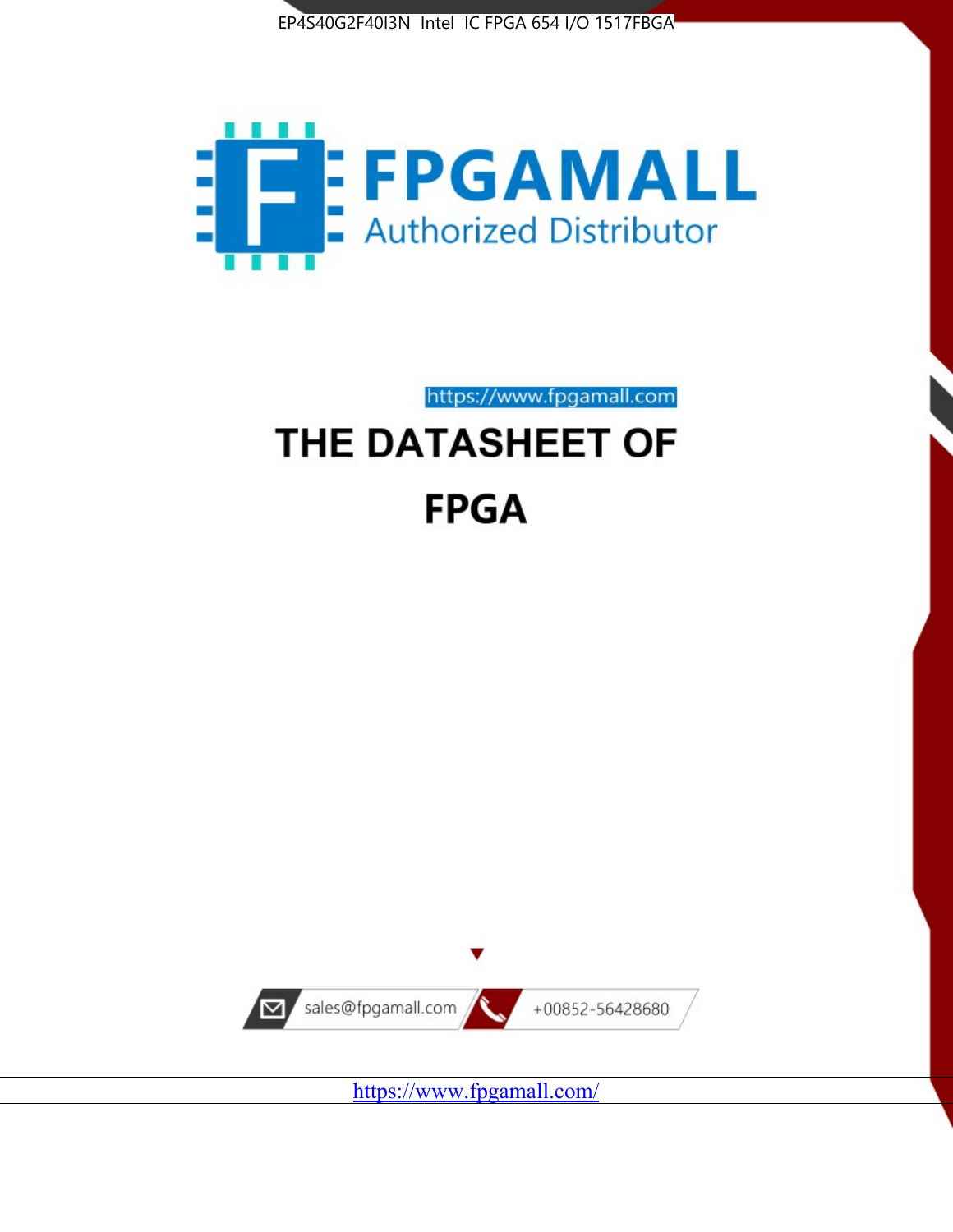EP4S40G2F40I3N Intel IC FPGA 654 I/O 1517FBGA



# **1. Overview for the Stratix IV Device Family**

**SIV51001-3.5**

Altera® Stratix® IV FPGAs deliver a breakthrough level of system bandwidth and power efficiency for high-end applications, allowing you to innovate without compromise. Stratix IV FPGAs are based on the Taiwan Semiconductor Manufacturing Company (TSMC) 40-nm process technology and surpass all other high-end FPGAs, with the highest logic density, most transceivers, and lowest power requirements.

The Stratix IV device family contains three optimized variants to meet different application requirements:

- Stratix IV E (Enhanced) FPGAs—up to 813,050 logic elements (LEs), 33,294 kilobits (Kb) RAM, and 1,288 18 x 18 bit multipliers
- Stratix IV GX transceiver FPGAs—up to 531,200 LEs, 27,376 Kb RAM, 1,288 18 x 18-bit multipliers, and 48 full-duplex clock data recovery (CDR)-based transceivers at up to 8.5 Gbps
- Stratix IV GT—up to 531,200 LEs, 27,376 Kb RAM, 1,288 18 x 18-bit multipliers, and 48 full-duplex CDR-based transceivers at up to 11.3 Gbps

The complete Altera high-end solution includes the lowest risk, lowest total cost path to volume using HardCopy® IV ASICs for all the family variants, a comprehensive portfolio of application solutions customized for end-markets, and the industry leading Quartus® II software to increase productivity and performance.

f For information about upcoming Stratix IV device features, refer to the *[Upcoming](http://www.altera.com/literature/hb/stratix-iv/uf01001.pdf?GSA_pos=2&WT.oss_r=1&WT.oss=upcoming)  [Stratix IV Device Features](http://www.altera.com/literature/hb/stratix-iv/uf01001.pdf?GSA_pos=2&WT.oss_r=1&WT.oss=upcoming)* document.

f For information about changes to the currently published *Stratix IV Device Handbook*, refer to the *[Addendum to the Stratix IV Device Handbook](http://www.altera.com/literature/hb/stratix-iv/stx4_siv54002.pdf)* chapter.

This chapter contains the following sections:

- "Feature Summary" on page 1–2
- "Architecture Features" on page 1–6
- "Integrated Software Platform" on page 1–19
- "Ordering Information" on page 1–19

@2016 Altera Corporation. All rights reserved. ALTERA, ARRIA, CYCLONE, HARDCOPY, MAX, MEGACORE, NIOS, QUARTUS and STRATIX words and logos are trademarks of Altera Corporation and registered in the U.S. Patent and Trademark



Stratix IV Device Handbook Volume 1 January 2016

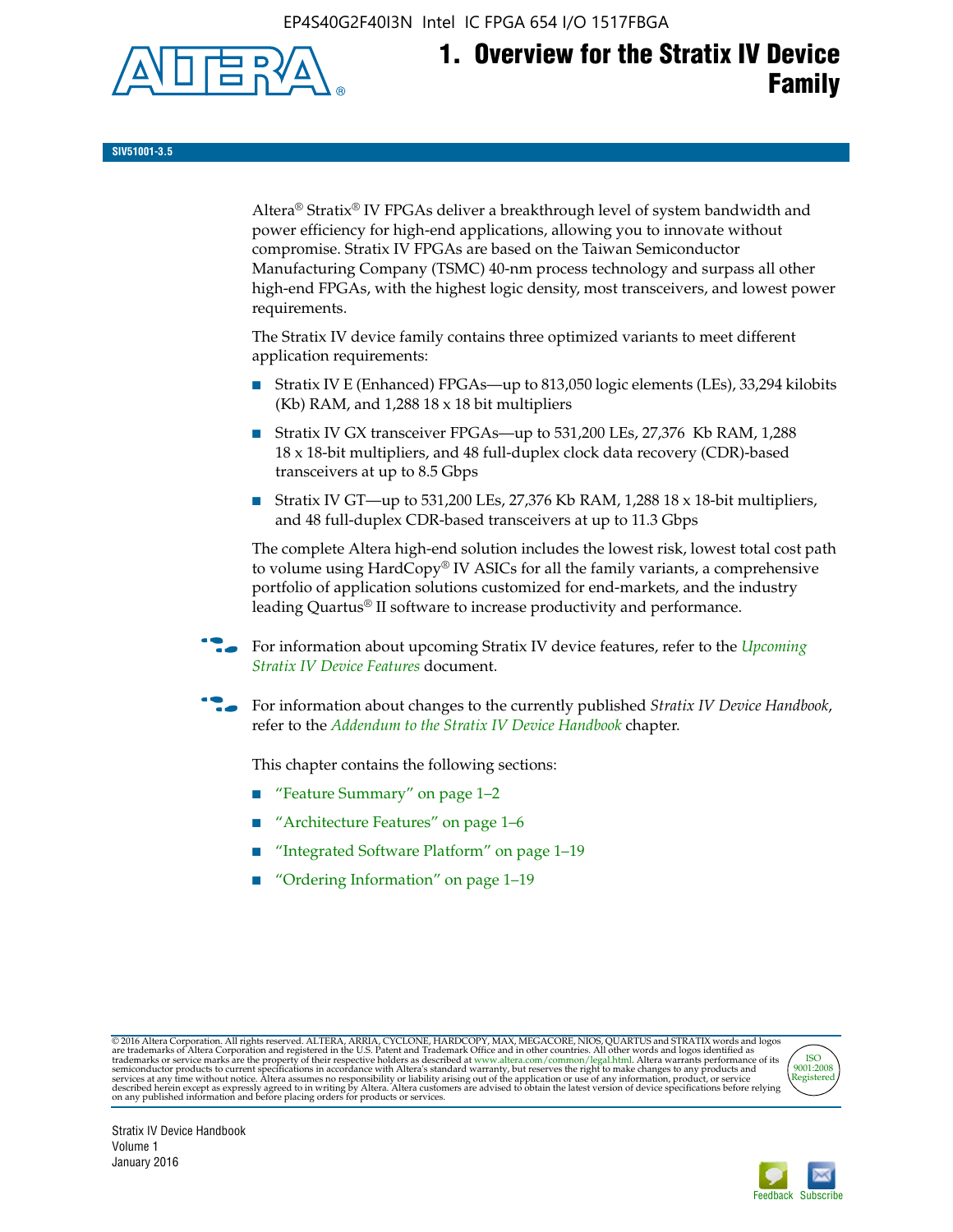# **Feature Summary**

The following list summarizes the Stratix IV device family features:

- Up to 48 full-duplex CDR-based transceivers in Stratix IV GX and GT devices supporting data rates up to 8.5 Gbps and 11.3 Gbps, respectively
- Dedicated circuitry to support physical layer functionality for popular serial protocols, such as PCI Express (PCIe) (PIPE) Gen1 and Gen2, Gbps Ethernet (GbE), Serial RapidIO, SONET/SDH, XAUI/HiGig, (OIF) CEI-6G, SD/HD/3G-SDI, Fibre Channel, SFI-5, and Interlaken
- Complete PCIe protocol solution with embedded PCIe hard IP blocks that implement PHY-MAC layer, Data Link layer, and Transaction layer functionality

**For more information, refer to the** *[IP Compiler for PCI Express User Guide](http://www.altera.com/literature/ug/ug_pci_express.pdf)***.** 

- Programmable transmitter pre-emphasis and receiver equalization circuitry to compensate for frequency-dependent losses in the physical medium
- Typical physical medium attachment (PMA) power consumption of 100 mW at 3.125 Gbps and 135 mW at 6.375 Gbps per channel
- 72,600 to 813,050 equivalent LEs per device
- 7,370 to 33,294 Kb of enhanced TriMatrix memory consisting of three RAM block sizes to implement true dual-port memory and FIFO buffers
- High-speed digital signal processing (DSP) blocks configurable as 9 x 9-bit,  $12 \times 12$ -bit,  $18 \times 18$ -bit, and  $36 \times 36$ -bit full-precision multipliers at up to 600 MHz
- Up to 16 global clocks (GCLK), 88 regional clocks (RCLK), and 132 periphery clocks (PCLK) per device
- Programmable power technology that minimizes power while maximizing device performance
- Up to 1,120 user I/O pins arranged in 24 modular I/O banks that support a wide range of single-ended and differential I/O standards
- Support for high-speed external memory interfaces including DDR, DDR2, DDR3 SDRAM, RLDRAM II, QDR II, and QDR II+ SRAM on up to 24 modular I/O banks
- High-speed LVDS I/O support with serializer/deserializer (SERDES), dynamic phase alignment (DPA), and soft-CDR circuitry at data rates up to 1.6 Gbps
- Support for source-synchronous bus standards, including SGMII, GbE, SPI-4 Phase 2 (POS-PHY Level 4), SFI-4.1, XSBI, UTOPIA IV, NPSI, and CSIX-L1
- Pinouts for Stratix IV E devices designed to allow migration of designs from Stratix III to Stratix IV E with minimal PCB impact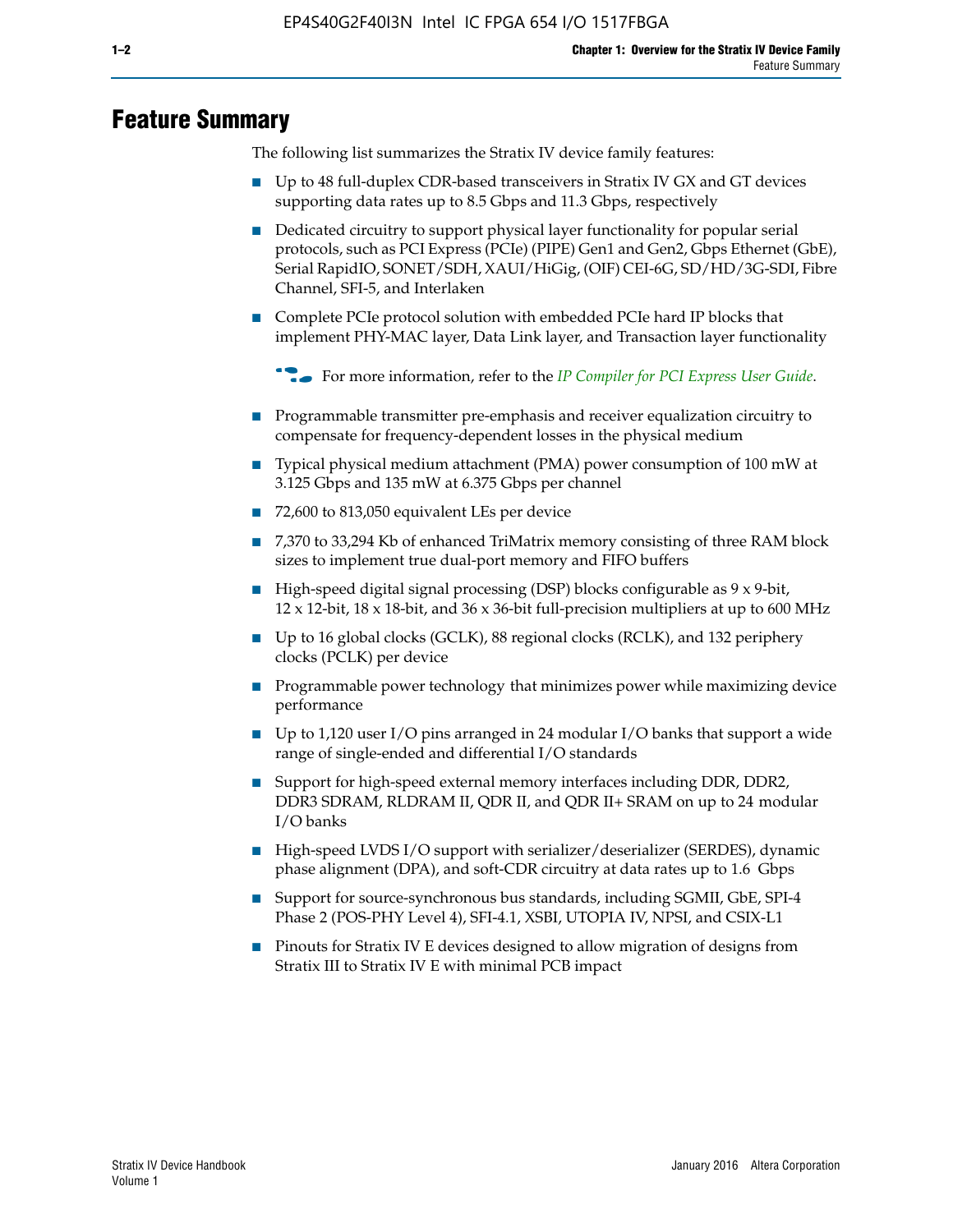# **Stratix IV GX Devices**

Stratix IV GX devices provide up to 48 full-duplex CDR-based transceiver channels per device:

- Thirty-two out of the 48 transceiver channels have dedicated physical coding sublayer (PCS) and physical medium attachment (PMA) circuitry and support data rates between 600 Mbps and 8.5 Gbps
- The remaining 16 transceiver channels have dedicated PMA-only circuitry and support data rates between 600 Mbps and 6.5 Gbps
- **1 The actual number of transceiver channels per device varies with device selection. For** more information about the exact transceiver count in each device, refer to Table 1–1 on page 1–11.
- 1 For more information about transceiver architecture, refer to the *[Transceiver](http://www.altera.com/literature/hb/stratix-iv/stx4_siv52001.pdf)  [Architecture in Stratix IV Devices](http://www.altera.com/literature/hb/stratix-iv/stx4_siv52001.pdf)* chapter.

Figure 1–1 shows a high-level Stratix IV GX chip view.

#### **Figure 1–1. Stratix IV GX Chip View** *(1)*



#### **Note to Figure 1–1:**

(1) Resource counts vary with device selection, package selection, or both.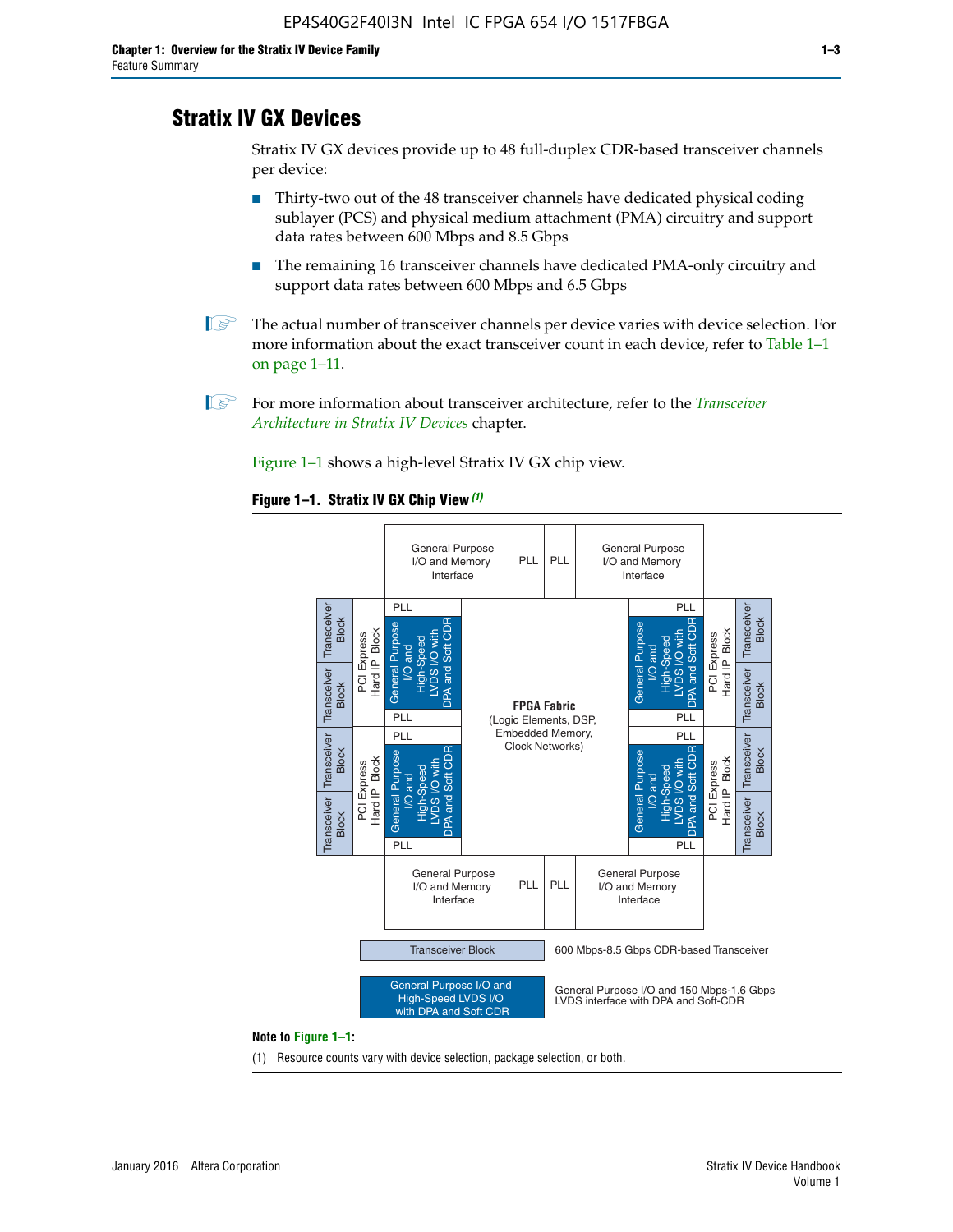# **Stratix IV E Device**

Stratix IV E devices provide an excellent solution for applications that do not require high-speed CDR-based transceivers, but are logic, user I/O, or memory intensive.

Figure 1–2 shows a high-level Stratix IV E chip view.





#### **Note to Figure 1–2:**

(1) Resource counts vary with device selection, package selection, or both.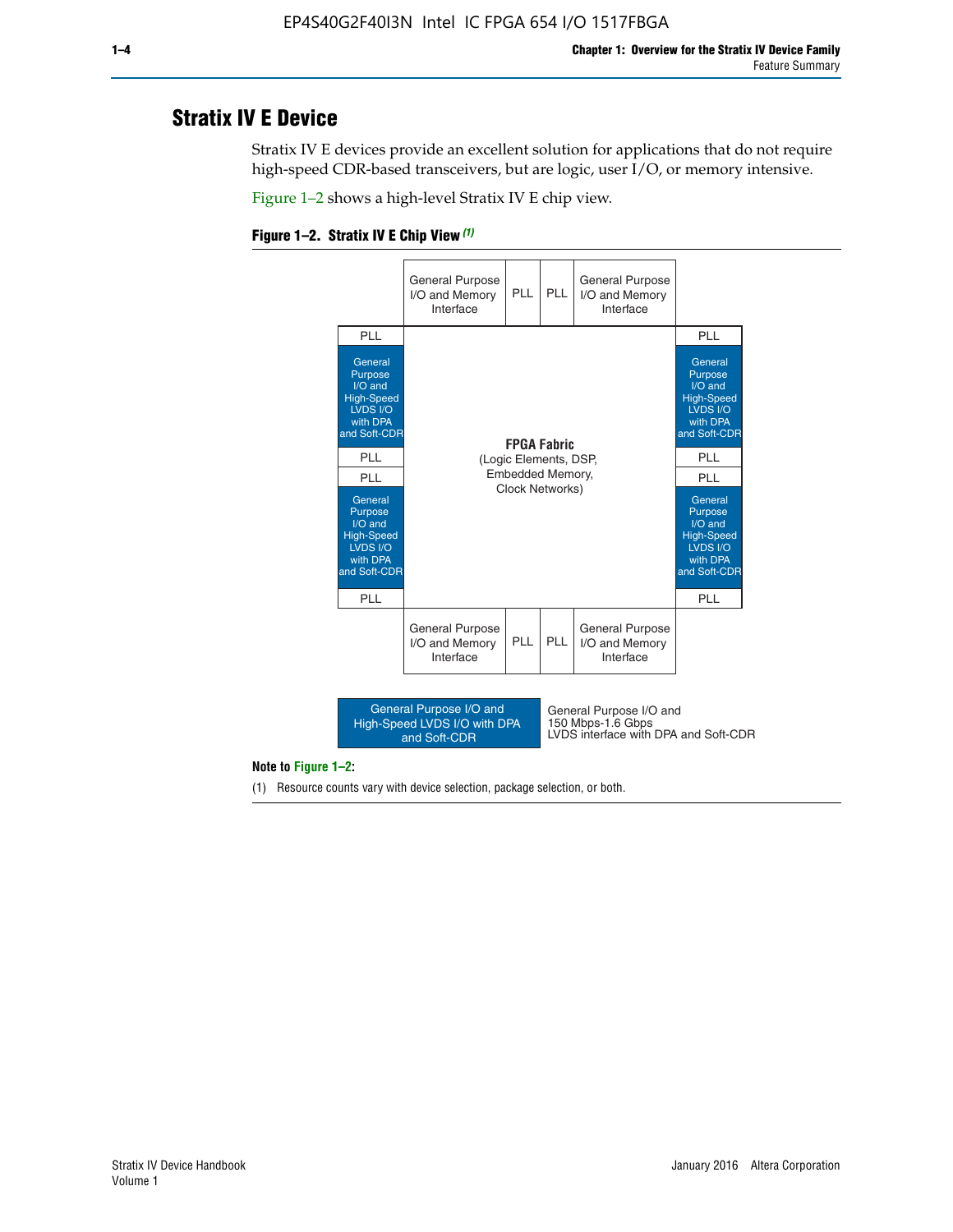# **Stratix IV GT Devices**

Stratix IV GT devices provide up to 48 CDR-based transceiver channels per device:

- Thirty-two out of the 48 transceiver channels have dedicated PCS and PMA circuitry and support data rates between 600 Mbps and 11.3 Gbps
- The remaining 16 transceiver channels have dedicated PMA-only circuitry and support data rates between 600 Mbps and 6.5 Gbps
- **1** The actual number of transceiver channels per device varies with device selection. For more information about the exact transceiver count in each device, refer to Table 1–7 on page 1–16.
- $\mathbb{I}$  For more information about Stratix IV GT devices and transceiver architecture, refer to the *[Transceiver Architecture in Stratix IV Devices](http://www.altera.com/literature/hb/stratix-iv/stx4_siv52001.pdf)* chapter.

Figure 1–3 shows a high-level Stratix IV GT chip view.





(1) Resource counts vary with device selection, package selection, or both.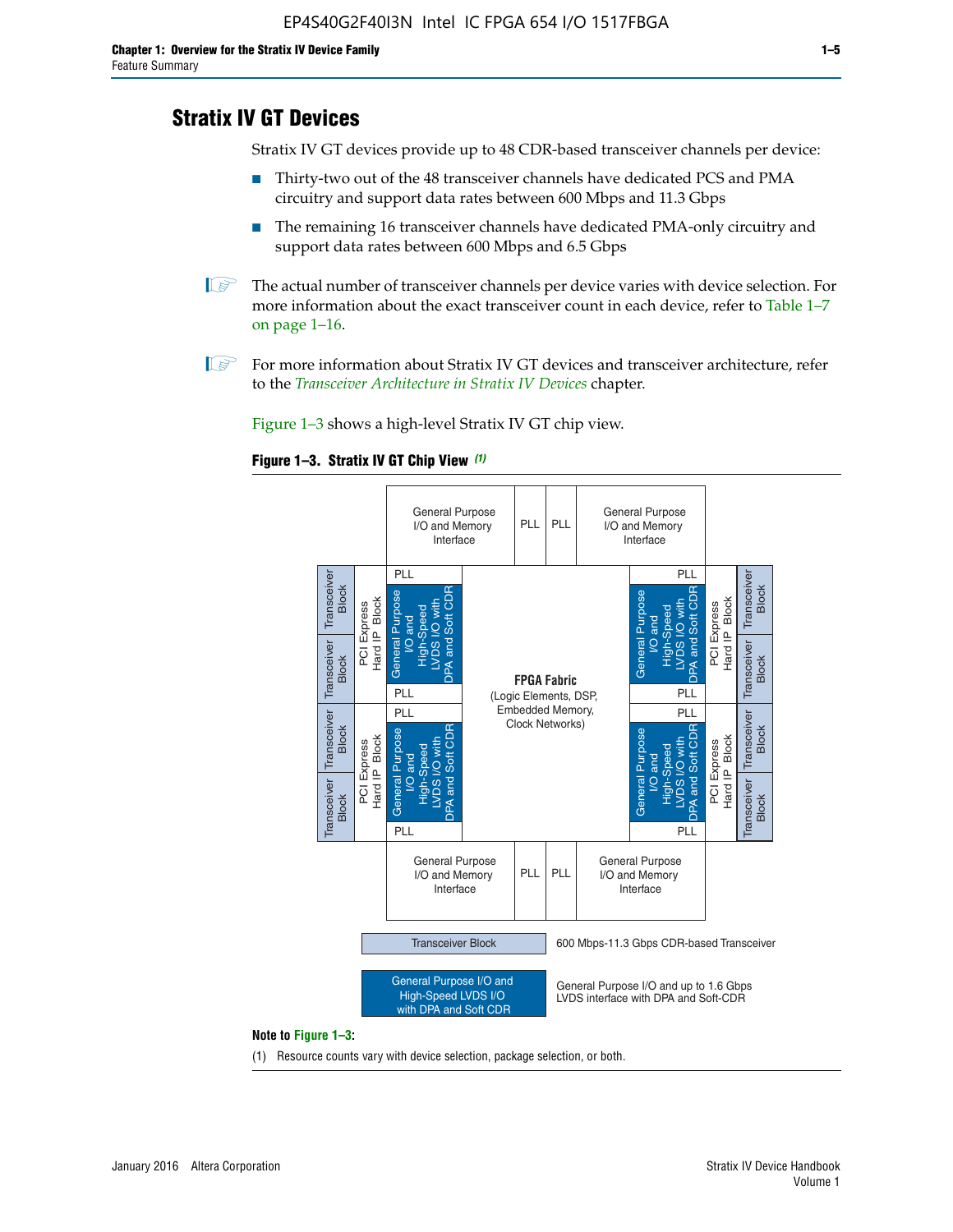# **Architecture Features**

The Stratix IV device family features are divided into high-speed transceiver features and FPGA fabric and I/O features.

 $\mathbb{I}$  The high-speed transceiver features apply only to Stratix IV GX and Stratix IV GT devices.

# **High-Speed Transceiver Features**

The following sections describe high-speed transceiver features for Stratix IV GX and GT devices.

### **Highest Aggregate Data Bandwidth**

Up to 48 full-duplex transceiver channels supporting data rates up to 8.5 Gbps in Stratix IV GX devices and up to 11.3 Gbps in Stratix IV GT devices.

### **Wide Range of Protocol Support**

Physical layer support for the following serial protocols:

- Stratix IV GX—PCIe Gen1 and Gen2, GbE, Serial RapidIO, SONET/SDH, XAUI/HiGig, (OIF) CEI-6G, SD/HD/3G-SDI, Fibre Channel, SFI-5, GPON, SAS/SATA, HyperTransport 1.0 and 3.0, and Interlaken
- Stratix IV GT—40G/100G Ethernet, SFI-S, Interlaken, SFI-5.1, Serial RapidIO, SONET/SDH, XAUI/HiGig, (OIF) CEI-6G, 3G-SDI, and Fibre Channel
- Extremely flexible and easy-to-configure transceiver data path to implement proprietary protocols
- PCIe Support
	- Complete PCIe Gen1 and Gen2 protocol stack solution compliant to PCI Express base specification 2.0 that includes PHY-MAC, Data Link, and transaction layer circuitry embedded in PCI Express hard IP blocks
	- **For more information, refer to the [PCI Express Compiler User Guide](http://www.altera.com/literature/ug/ug_pci_express.pdf).**
	- Root complex and end-point applications
	- $x1, x4,$  and  $x8$  lane configurations
	- PIPE 2.0-compliant interface
	- Embedded circuitry to switch between Gen1 and Gen2 data rates
	- Built-in circuitry for electrical idle generation and detection, receiver detect, power state transitions, lane reversal, and polarity inversion
	- 8B/10B encoder and decoder, receiver synchronization state machine, and ± 300 parts per million (ppm) clock compensation circuitry
	- Transaction layer support for up to two virtual channels (VCs)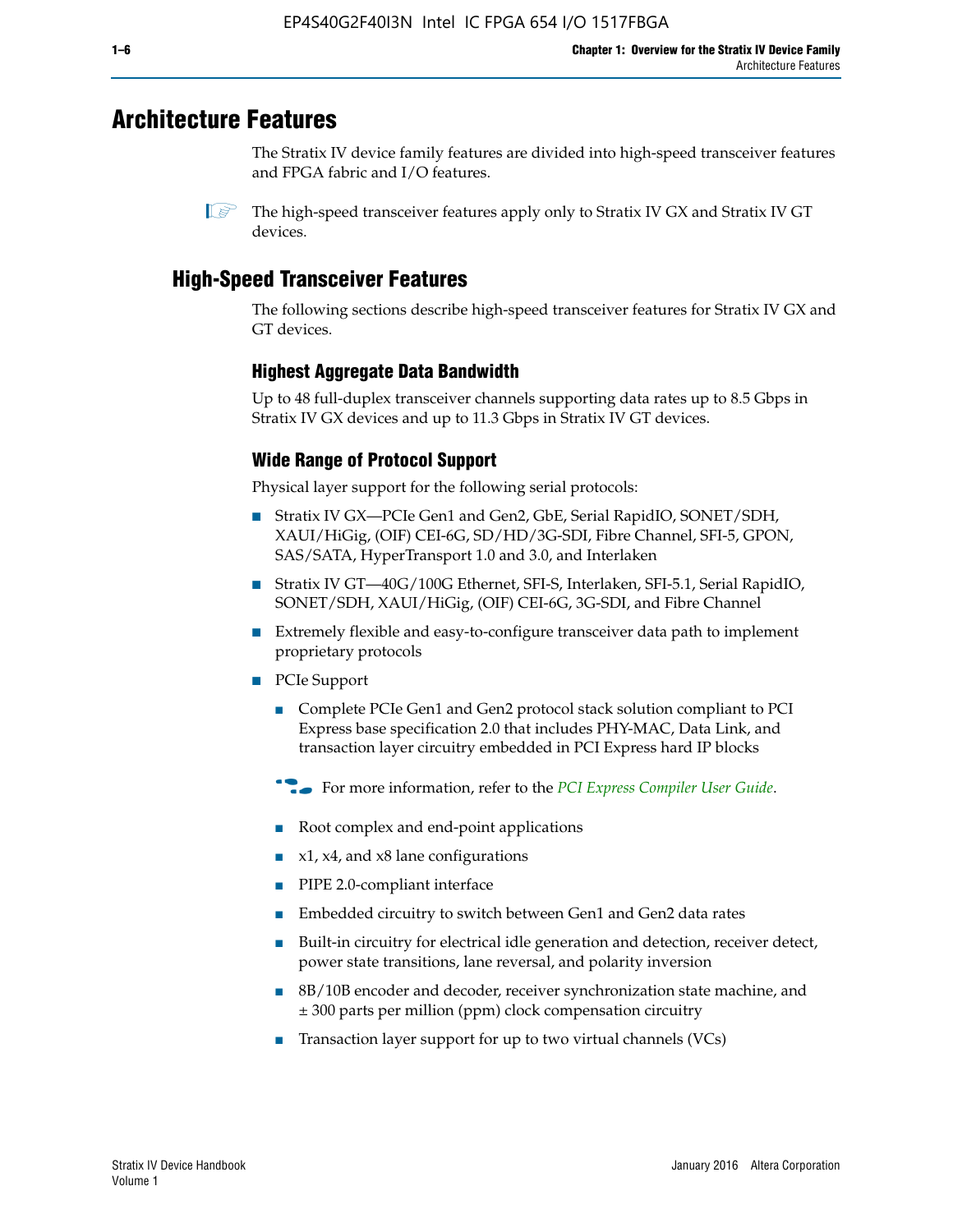- XAUI/HiGig Support
	- Compliant to IEEE802.3ae specification
	- **■** Embedded state machine circuitry to convert XGMII idle code groups  $(|11|)$ to and from idle ordered sets  $(|A|, |K|, |R|)$  at the transmitter and receiver, respectively
	- 8B/10B encoder and decoder, receiver synchronization state machine, lane deskew, and  $\pm 100$  ppm clock compensation circuitry
- GbE Support
	- Compliant to IEEE802.3-2005 specification
	- Automatic idle ordered set  $(111/112/1)$  generation at the transmitter, depending on the current running disparity
	- 8B/10B encoder and decoder, receiver synchronization state machine, and ± 100 ppm clock compensation circuitry
- Support for other protocol features such as MSB-to-LSB transmission in SONET/SDH configuration and spread-spectrum clocking in PCIe configurations

#### **Diagnostic Features**

- Serial loopback from the transmitter serializer to the receiver CDR for transceiver PCS and PMA diagnostics
- Reverse serial loopback pre- and post-CDR to transmitter buffer for physical link diagnostics
- Loopback master and slave capability in PCI Express hard IP blocks
- **For more information, refer to the** *[PCI Express Compiler User Guide](http://www.altera.com/literature/ug/ug_pci_express.pdf)***.**

#### **Signal Integrity**

Stratix IV devices simplify the challenge of signal integrity through a number of chip, package, and board-level enhancements to enable efficient high-speed data transfer into and out of the device. These enhancements include:

- Programmable 3-tap transmitter pre-emphasis with up to 8,192 pre-emphasis levels to compensate for pre-cursor and post-cursor inter-symbol interference (ISI)
- Up to 900% boost capability on the first pre-emphasis post-tap
- User-controlled and adaptive 4-stage receiver equalization with up to 16 dB of high-frequency gain
- On-die power supply regulators for transmitter and receiver phase-locked loop (PLL) charge pump and voltage controlled oscillator (VCO) for superior noise immunity
- On-package and on-chip power supply decoupling to satisfy transient current requirements at higher frequencies, thereby reducing the need for on-board decoupling capacitors
- Calibration circuitry for transmitter and receiver on-chip termination (OCT) resistors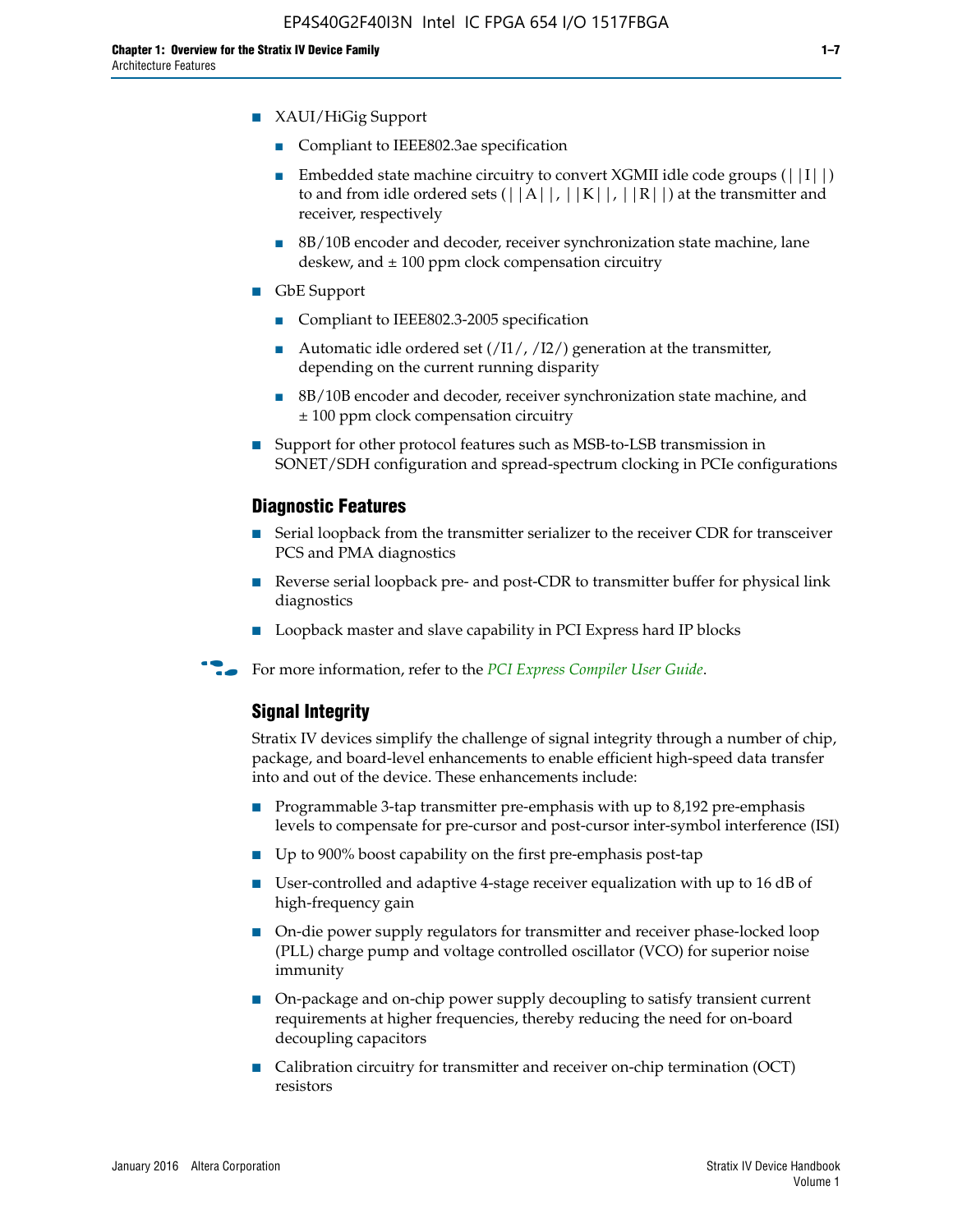# **FPGA Fabric and I/O Features**

The following sections describe the Stratix IV FPGA fabric and I/O features.

### **Device Core Features**

- Up to 531,200 LEs in Stratix IV GX and GT devices and up to 813,050 LEs in Stratix IV E devices, efficiently packed in unique and innovative adaptive logic modules (ALMs)
- Ten ALMs per logic array block (LAB) deliver faster performance, improved logic utilization, and optimized routing
- Programmable power technology, including a variety of process, circuit, and architecture optimizations and innovations
- Programmable power technology available to select power-driven compilation options for reduced static power consumption

#### **Embedded Memory**

- TriMatrix embedded memory architecture provides three different memory block sizes to efficiently address the needs of diversified FPGA designs:
	- 640-bit MLAB
	- 9-Kb M9K
	- 144-Kb M144K
- Up to 33,294 Kb of embedded memory operating at up to 600 MHz
- Each memory block is independently configurable to be a single- or dual-port RAM, FIFO, ROM, or shift register

### **Digital Signal Processing (DSP) Blocks**

- Flexible DSP blocks configurable as  $9 \times 9$ -bit,  $12 \times 12$ -bit,  $18 \times 18$ -bit, and  $36 \times 36$ -bit full-precision multipliers at up to 600 MHz with rounding and saturation capabilities
- Faster operation due to fully pipelined architecture and built-in addition, subtraction, and accumulation units to combine multiplication results
- Optimally designed to support advanced features such as adaptive filtering, barrel shifters, and finite and infinite impulse response (FIR and IIR) filters

#### **Clock Networks**

- Up to 16 global clocks and 88 regional clocks optimally routed to meet the maximum performance of 800 MHz
- Up to 112 and 132 periphery clocks in Stratix IV GX and Stratix IV E devices, respectively
- Up to 66 (16 GCLK + 22 RCLK + 28 PCLK) clock networks per device quadrant in Stratix IV GX and Stratix IV GT devices
- Up to 71 (16 GCLK + 22 RCLK + 33 PCLK) clock networks per device quadrant in Stratix IV E devices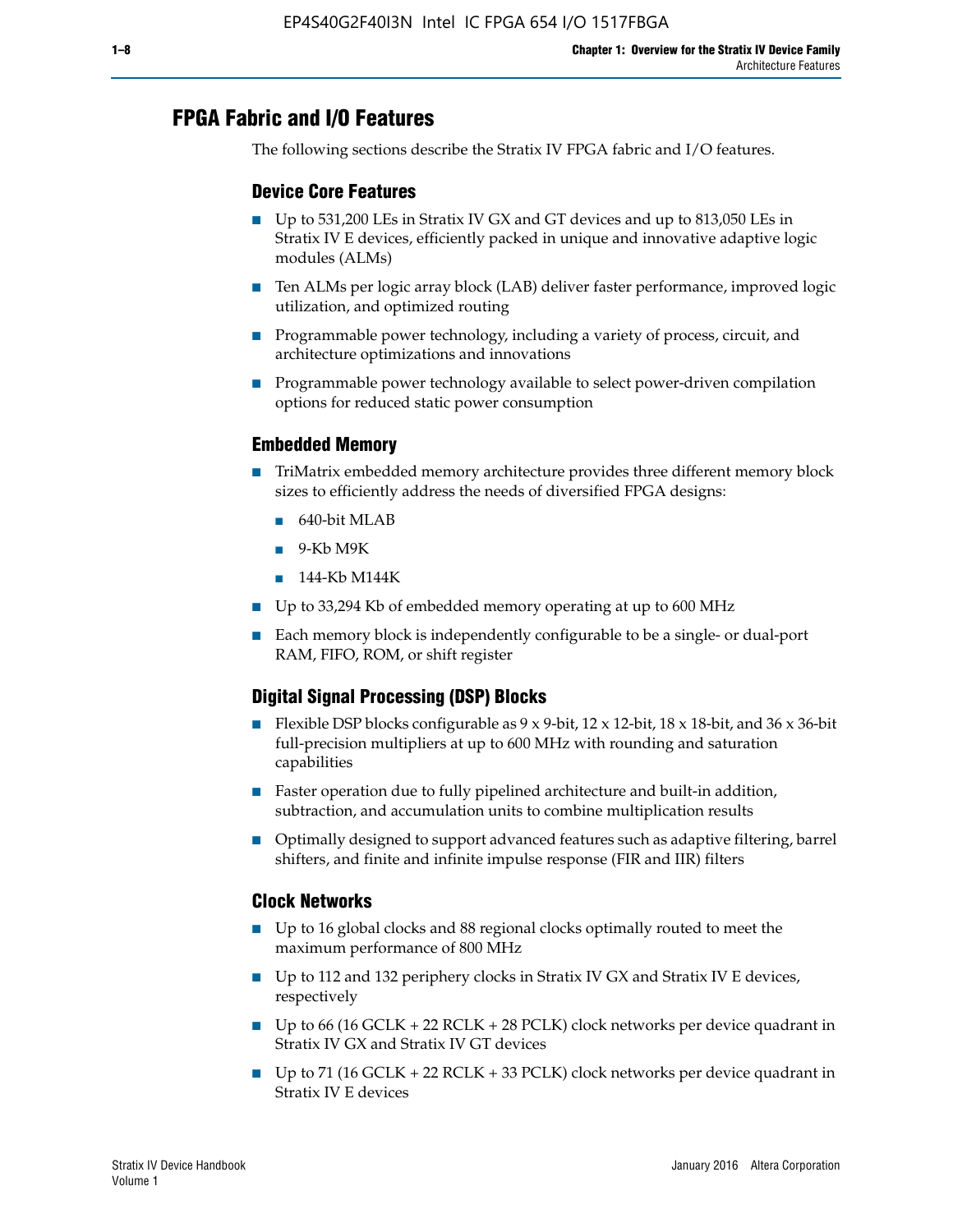### **PLLs**

- Three to 12 PLLs per device supporting spread-spectrum input tracking, programmable bandwidth, clock switchover, dynamic reconfiguration, and delay compensation
- On-chip PLL power supply regulators to minimize noise coupling

#### **I/O Features**

- Sixteen to 24 modular I/O banks per device with 24 to 48 I/Os per bank designed and packaged for optimal simultaneous switching noise (SSN) performance and migration capability
- Support for a wide range of industry I/O standards, including single-ended (LVTTL/CMOS/PCI/PCIX), differential (LVDS/mini-LVDS/RSDS), voltage-referenced single-ended and differential (SSTL/HSTL Class I/II) I/O standards
- **O**n-chip series  $(R_S)$  and on-chip parallel  $(R_T)$  termination with auto-calibration for single-ended I/Os and on-chip differential  $(R_D)$  termination for differential I/Os
- Programmable output drive strength, slew rate control, bus hold, and weak pull-up capability for single-ended I/Os
- User I/O:GND: $V_{CC}$  ratio of 8:1:1 to reduce loop inductance in the package—PCB interface
- **■** Programmable transmitter differential output voltage ( $V_{OD}$ ) and pre-emphasis for high-speed LVDS I/O

#### **High-Speed Differential I/O with DPA and Soft-CDR**

- Dedicated circuitry on the left and right sides of the device to support differential links at data rates from 150 Mbps to 1.6 Gbps
- Up to 98 differential SERDES in Stratix IV GX devices, up to 132 differential SERDES in Stratix IV E devices, and up to 47 differential SERDES in Stratix IV GT devices
- DPA circuitry at the receiver automatically compensates for channel-to-channel and channel-to-clock skew in source synchronous interfaces
- Soft-CDR circuitry at the receiver allows implementation of asynchronous serial interfaces with embedded clocks at up to 1.6 Gbps data rate (SGMII and GbE)

#### **External Memory Interfaces**

- Support for existing and emerging memory interface standards such as DDR SDRAM, DDR2 SDRAM, DDR3 SDRAM, QDRII SRAM, QDRII+ SRAM, and RLDRAM II
- DDR3 up to 1,067 Mbps/533 MHz
- Programmable DQ group widths of 4 to 36 bits (includes parity bits)
- Dynamic OCT, trace mismatch compensation, read-write leveling, and half-rate register capabilities provide a robust external memory interface solution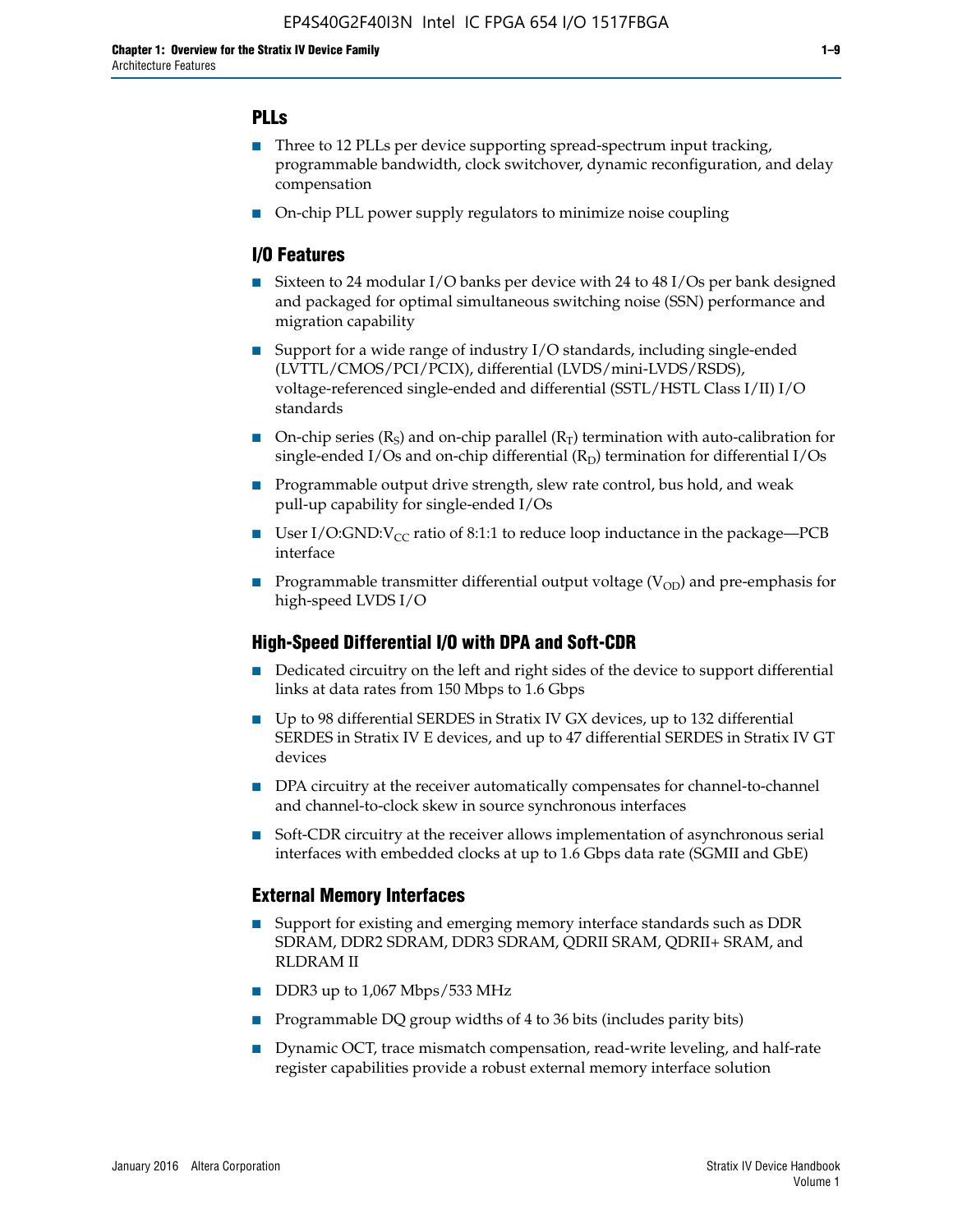### **System Integration**

- All Stratix IV devices support hot socketing
- Four configuration modes:
	- Passive Serial (PS)
	- Fast Passive Parallel (FPP)
	- Fast Active Serial (FAS)
	- JTAG configuration
- Ability to perform remote system upgrades
- 256-bit advanced encryption standard (AES) encryption of configuration bits protects your design against copying, reverse engineering, and tampering
- Built-in soft error detection for configuration RAM cells
- For more information about how to connect the PLL, external memory interfaces,  $I/O$ , high-speed differential I/O, power, and the JTAG pins to PCB, refer to the *[Stratix IV GX and Stratix IV E Device Family Pin Connection Guidelines](http://www.altera.com/literature/dp/stratix4/PCG-01005.pdf)* and the *[Stratix IV GT Device Family Pin Connection Guidelines](http://www.altera.com/literature/dp/stratix4/PCG-01006.pdf)*.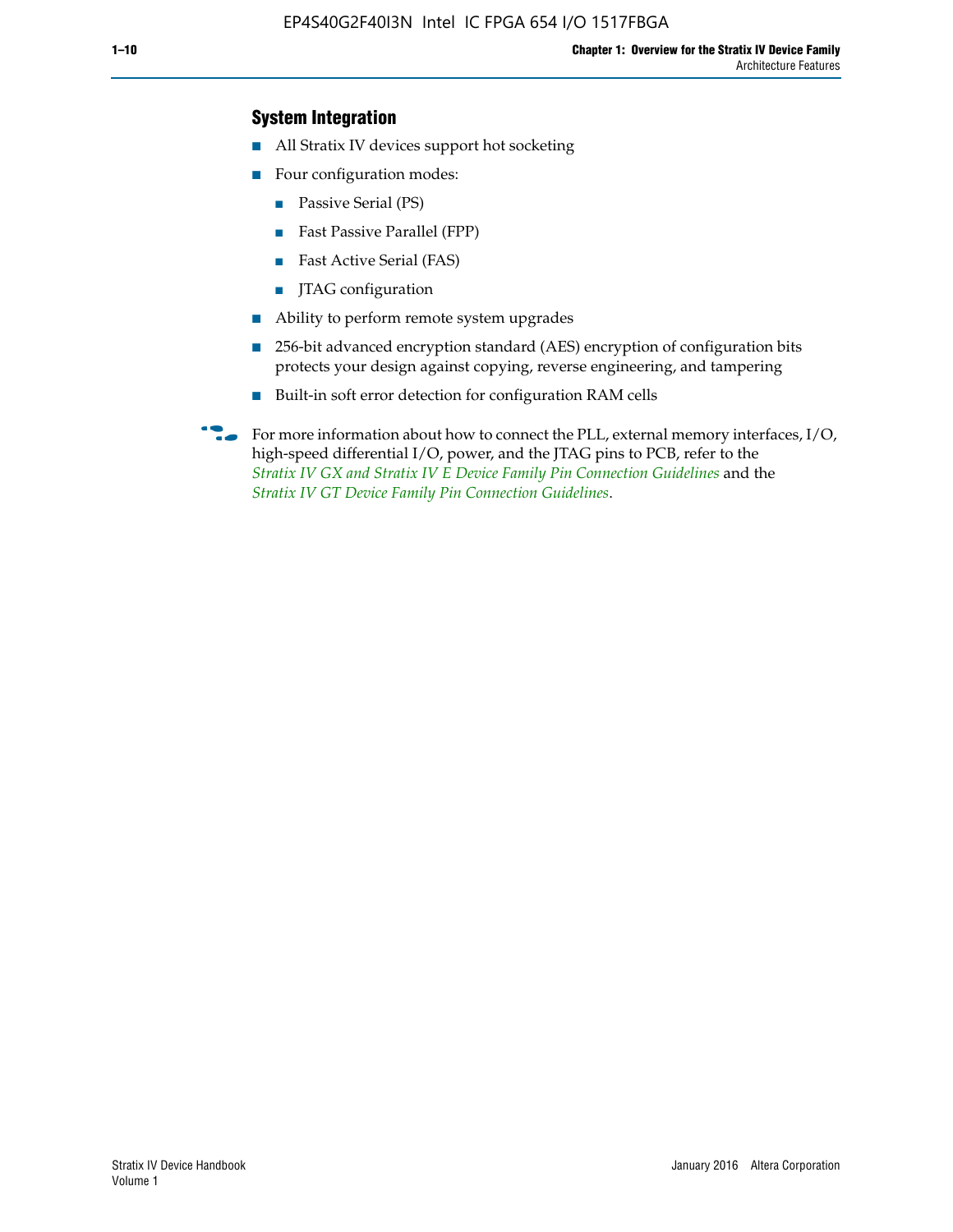#### Table 1–1 lists the Stratix IV GX device features.

## **Table 1–1. Stratix IV GX Device Features (Part 1 of 2)**

| <b>Feature</b>                                                       | EP4SGX70                       |                |                                  | <b>EP4SGX110</b> |    |                                | <b>EP4SGX180</b>               |                |       |              | <b>EP4SGX230</b>         |                          |                               |      |                | <b>EP4SGX290</b> |       |       |       |                          |                   |                | <b>EP4SGX360</b> |       |       | <b>EP4SGX530</b> |         |
|----------------------------------------------------------------------|--------------------------------|----------------|----------------------------------|------------------|----|--------------------------------|--------------------------------|----------------|-------|--------------|--------------------------|--------------------------|-------------------------------|------|----------------|------------------|-------|-------|-------|--------------------------|-------------------|----------------|------------------|-------|-------|------------------|---------|
| <b>Package</b><br><b>Option</b>                                      | F780                           | F1152          | F780                             | F1152            |    | F780                           | F1152                          |                | F1517 | F780         | F1152                    |                          | F1517                         | F780 | F1152          |                  | F1517 | F1760 | F1932 | F780                     | F1152             |                | F1517            | F1760 | F1932 | F1760            | F1932   |
| ALMs                                                                 | 29,040                         |                |                                  | 42,240           |    |                                | 70,300                         |                |       |              | 91,200                   |                          |                               |      |                | 116,480          |       |       |       |                          |                   |                | 141,440          |       |       | 212,480          |         |
| LEs                                                                  | 72,600                         |                |                                  | 105,600          |    |                                | 175,750                        |                |       |              | 228,000                  |                          |                               |      |                | 291,200          |       |       |       |                          |                   |                | 353,600          |       |       |                  | 531,200 |
| 0.6 Gbps-<br>8.5 Gbps<br>Transceivers<br>$(PMA + PCs)$<br>(1)        | $\overline{\phantom{0}}$       | 16             |                                  |                  | 16 |                                | $\qquad \qquad \longleftarrow$ | 16             | 24    |              |                          | 16                       | 24                            |      |                | 16               | 24    | 24    | 32    | $\overline{\phantom{0}}$ |                   | 16             | 24               | 24    | 32    | 24               | 32      |
| 0.6 Gbps-<br>6.5 Gbps<br><b>Transceivers</b><br>$(PMA + PCs)$<br>(1) | 8                              |                | 8                                | 16               | –  | 8                              | 16                             | -              |       | 8            | 16                       | $\overline{\phantom{0}}$ | $\overbrace{\phantom{aaaaa}}$ | 16   | 16             |                  | -     |       |       | 16                       | 16                |                |                  |       |       |                  |         |
| PMA-only<br>CMU<br>Channels<br>$(0.6$ Gbps-<br>6.5 Gbps)             | $\qquad \qquad \longleftarrow$ | 8              | $\overbrace{\phantom{12322111}}$ |                  | 8  | $\qquad \qquad \longleftarrow$ |                                | 8              | 12    | -            | $\overline{\phantom{a}}$ | 8                        | 12                            |      |                | 8                | 12    | 12    | 16    | $\overline{\phantom{0}}$ | $\hspace{0.05cm}$ | 8              | 12               | 12    | 16    | 12               | 16      |
| PCI Express<br>hard IP<br><b>Blocks</b>                              | $\mathbf{1}$                   | $\overline{2}$ |                                  | $\overline{2}$   |    | 1                              |                                | $\overline{2}$ |       | $\mathbf{1}$ |                          | $\overline{c}$           |                               |      |                | $\overline{c}$   |       |       | 4     |                          |                   | $\overline{2}$ |                  |       | 4     |                  | 4       |
| High-Speed<br>LVDS<br>SERDES (up<br>to 1.6 Gbps)<br>(4)              | 28                             | 56             | 28                               | 28               | 56 | 28                             | 44                             |                | 88    | 28           | 44                       |                          | 88                            | —    | 44             |                  | 88    | 88    | 98    |                          | 44                |                | 88               | 88    | 98    | 88               | 98      |
| SPI-4.2 Links                                                        | $\mathbf{1}$                   |                |                                  | 1                |    | $\mathbf{1}$                   | $\overline{c}$                 |                | 4     | 1            | $\overline{c}$           |                          | $\overline{4}$                | —    | $\overline{2}$ |                  |       | 4     |       | $\overline{\phantom{0}}$ | $\overline{2}$    |                |                  | 4     |       |                  | 4       |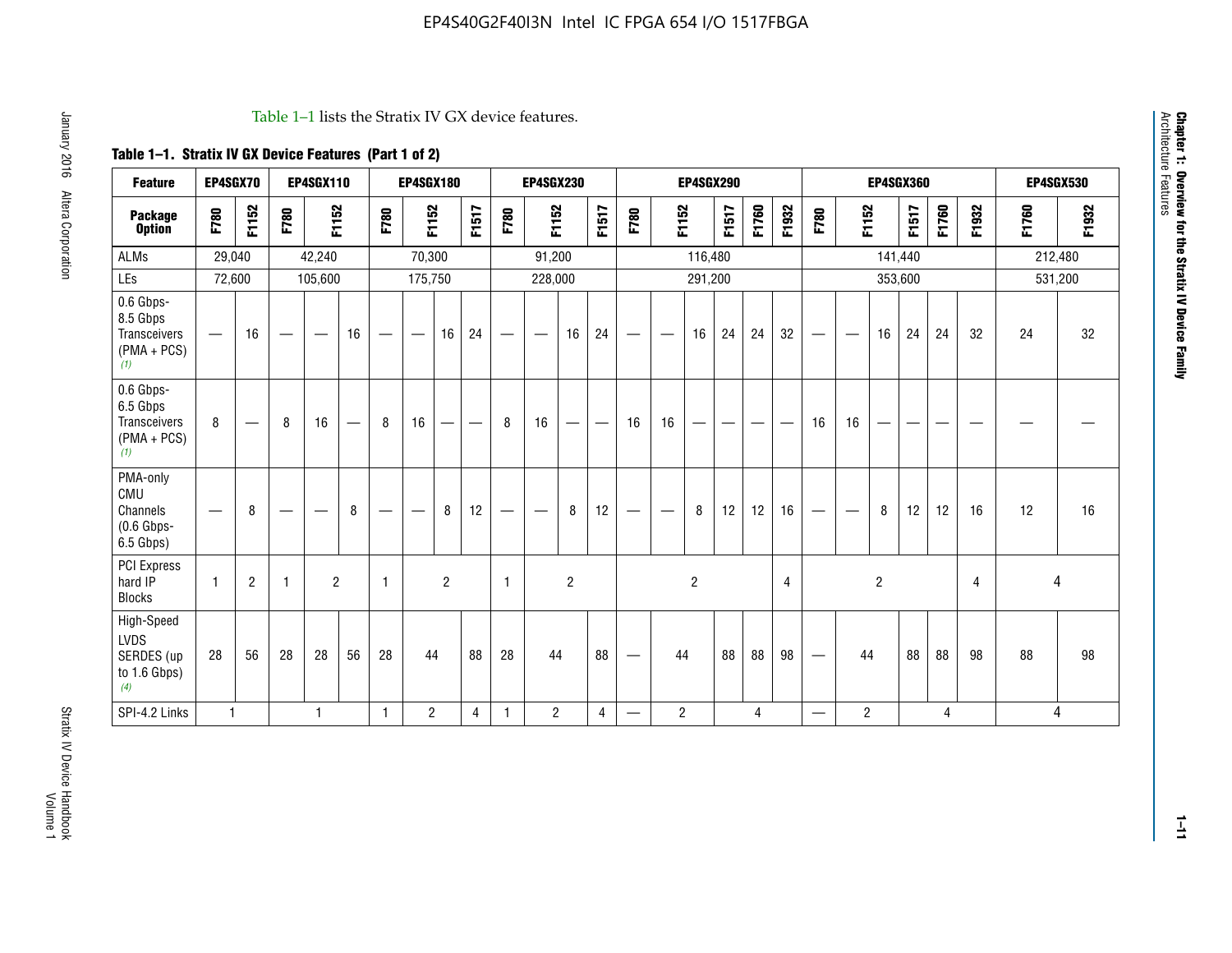**Table 1–1. Stratix IV GX Device Features (Part 2 of 2)**

| <b>Feature</b>                                       | EP4SGX70                |                        |                             | <b>EP4SGX110</b>            |                      |                             | <b>EP4SGX180</b>          |                                              |                        |                             | <b>EP4SGX230</b>            |                        |                      |                             |                             | EP4SGX290              |                      |                        |                        | <b>EP4SGX360</b>            |                             |                        | <b>EP4SGX530</b>     |                        |                        |                   |                   |
|------------------------------------------------------|-------------------------|------------------------|-----------------------------|-----------------------------|----------------------|-----------------------------|---------------------------|----------------------------------------------|------------------------|-----------------------------|-----------------------------|------------------------|----------------------|-----------------------------|-----------------------------|------------------------|----------------------|------------------------|------------------------|-----------------------------|-----------------------------|------------------------|----------------------|------------------------|------------------------|-------------------|-------------------|
| <b>Package</b><br><b>Option</b>                      | F780                    | F1152                  | F780                        | F1152                       |                      | F780                        | F1152                     |                                              | F1517                  | F780                        | F1152                       |                        | F1517                | F780                        | F1152                       |                        | F1517                | F1760                  | F1932                  | F780                        | F1152                       |                        | F1517                | F1760                  | F1932                  | F1760             | F1932             |
| M9K Blocks<br>(256x)<br>36 bits)                     | 462                     |                        |                             | 660                         |                      |                             | 950                       |                                              |                        |                             | 1,235                       |                        |                      |                             |                             | 936                    |                      |                        |                        |                             |                             | 1,248                  |                      |                        |                        | 1,280             |                   |
| M144K<br>Blocks<br>(2048 x<br>72 bits)               | 16                      |                        |                             | 16                          |                      |                             | 20                        |                                              |                        |                             | 22                          |                        |                      |                             |                             | 36                     |                      |                        |                        |                             |                             | 48                     |                      |                        |                        | 64                |                   |
| <b>Total Memory</b><br>(MLAB+M9K<br>+M144K) Kb       | 7,370                   |                        |                             | 9,564                       |                      |                             | 13,627                    |                                              |                        |                             | 17,133                      |                        |                      |                             |                             | 17,248                 |                      |                        |                        |                             |                             | 22,564                 |                      |                        |                        | 27,376            |                   |
| Embedded<br><b>Multipliers</b><br>$18 \times 18$ (2) | 384                     |                        |                             | 512                         |                      |                             | 920                       |                                              |                        |                             | 1,288                       |                        |                      |                             |                             | 832                    |                      |                        |                        |                             |                             | 1,040                  |                      |                        | 1,02<br>4              | 1,024             |                   |
| PLLs                                                 | 3                       | 4                      | 3                           | 4                           |                      | 3                           | 6                         |                                              | 8                      | 3                           | 6                           |                        | 8                    | 4                           | 6                           |                        | 8                    | 12                     | 12                     | 4                           | 6                           |                        | 8                    | 12                     | 12                     | 12                | 12                |
| User I/Os $(3)$                                      | 372                     | 488                    | 372                         | 372                         | 48<br>8              | 372                         | 56<br>4                   | 56<br>4                                      | 74<br>$\overline{4}$   | 372                         | 564                         | 56<br>4                | 74<br>$\overline{4}$ | 289                         | 564                         | 56<br>4                | 74<br>4              | 88<br>0                | 92<br>$\mathbf 0$      | 289                         | 564                         | 56<br>4                | 74<br>4              | 88<br>0                | 920                    | 880               | 920               |
| Speed Grade<br>(fastest to<br>slowest) (5)           | $-2x,$<br>$-3,$<br>$-4$ | $-2,$<br>$-3,$<br>$-4$ | $-2\times$<br>$-3,$<br>$-4$ | $-2\times$<br>$-3,$<br>$-4$ | $-2,$<br>-3,<br>$-4$ | $-2\times$<br>$-3,$<br>$-4$ | $-2$<br>×,<br>$-3,$<br>-4 | $-2$<br>$\,$<br>$-3$<br>$\mathbf{r}$<br>$-4$ | $-2,$<br>$-3,$<br>$-4$ | $-2\times$<br>$-3,$<br>$-4$ | $-2\times$<br>$-3,$<br>$-4$ | $-2,$<br>$-3,$<br>$-4$ | $-2,$<br>-3,<br>$-4$ | $-2\times$<br>$-3,$<br>$-4$ | $-2\times$<br>$-3,$<br>$-4$ | $-2,$<br>$-3,$<br>$-4$ | $-2,$<br>-3,<br>$-4$ | $-2,$<br>$-3,$<br>$-4$ | $-2,$<br>$-3,$<br>$-4$ | $-2\times$<br>$-3,$<br>$-4$ | $-2\times$<br>$-3,$<br>$-4$ | $-2,$<br>$-3,$<br>$-4$ | $-2,$<br>-3,<br>$-4$ | $-2,$<br>$-3,$<br>$-4$ | $-2,$<br>$-3,$<br>$-4$ | $-2, -3,$<br>$-4$ | $-2, -3,$<br>$-4$ |

#### **Notes to Table 1–1:**

(1) The total number of transceivers is divided equally between the left and right side of each device, except for the devices in the F780 package. These devices have eight transceiver channels located only on the right side of the device.

- (2) Four multiplier adder mode.
- (3) The user I/Os count from pin-out files includes all general purpose I/O, dedicated clock pins, and dual purpose configuration pins. Transceiver pins and dedicated configuration pins are not included in the pin count.
- (4) Total pairs of high-speed LVDS SERDES take the lowest channel count of  $R_X/T_X$ .
- (5) The difference between the Stratix IV GX devices in the –2 and –2x speed grades is the number of available transceiver channels. The –2 device allows you to use the transceiver CMU blocks as transceiver channels. The –2x device does NOT allow you to use the CMU blocks as transceiver channels. In addition to the reduction of available transceiver channels in the Stratix IV GX –2x device, the data rates in the –2x device are limited to 6.5 Gbps.

January 2016 Altera Corporation

Altera Corporation

January 2016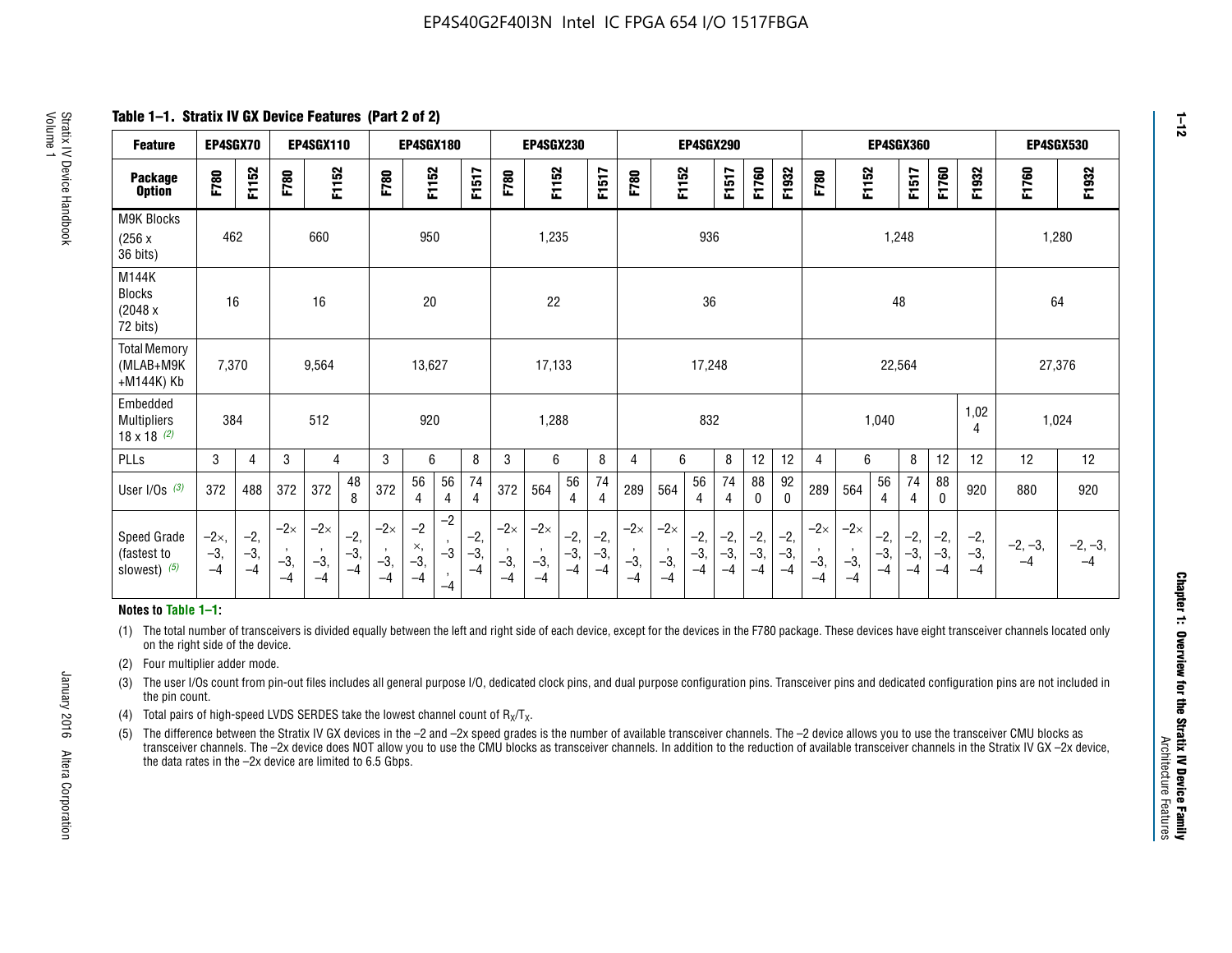Table 1–2 lists the Stratix IV GX device package options.

#### **Table 1–2. Stratix IV GX Device Package Options** *(1)***,** *(2)*

| <b>Device</b> |                  | <b>F780</b><br>(29 mm x 29 mm) $(6)$ | F1152<br>$(35 \, \text{mm} \times 35 \, \text{mm})$<br>(6) |             | <b>F1152</b><br>$(35 \text{ mm} \times 35 \text{ mm})$ $(5)$ , $(7)$ | F1517<br>(40 mm x 40 mm)<br>$(5)$ $(7)$ | <b>F1760</b><br>$(42.5 \text{ mm} \times 42.5 \text{ mm})$<br>Ш | F1932<br>(45 mm x 45 mm)<br>(7) |
|---------------|------------------|--------------------------------------|------------------------------------------------------------|-------------|----------------------------------------------------------------------|-----------------------------------------|-----------------------------------------------------------------|---------------------------------|
| EP4SGX70      | <b>DF29</b>      |                                      |                                                            | <b>HF35</b> |                                                                      |                                         |                                                                 |                                 |
| EP4SGX110     | DF <sub>29</sub> |                                      | FF35                                                       | <b>HF35</b> |                                                                      |                                         |                                                                 |                                 |
| EP4SGX180     | DF29             |                                      | FF35                                                       |             | <b>HF35</b>                                                          | KF40                                    |                                                                 |                                 |
| EP4SGX230     | DF <sub>29</sub> |                                      | FF35                                                       |             | <b>HF35</b>                                                          | KF40                                    |                                                                 |                                 |
| EP4SGX290     |                  | FH29 $(3)$                           | FF35                                                       |             | <b>HF35</b>                                                          | KF40                                    | KF43                                                            | <b>NF45</b>                     |
| EP4SGX360     |                  | FH29 $(3)$                           | FF35                                                       |             | <b>HF35</b>                                                          | KF40                                    | KF43                                                            | <b>NF45</b>                     |
| EP4SGX530     |                  |                                      |                                                            |             | HH35 (4)                                                             | KH40 (4)                                | KF43                                                            | <b>NF45</b>                     |

#### **Notes to Table 1–2:**

(1) Device packages in the same column and marked under the same arrow sign have vertical migration capability.

(2) Use the Pin Migration Viewer in the Pin Planner to verify the pin migration compatibility when migrating devices. For more information, refer to *[I/O Management](http://www.altera.com/literature/hb/qts/qts_qii52013.pdf)* in the *Quartus II Handbook, Volume 2*.

(3) The 780-pin EP4SGX290 and EP4SGX360 devices are available only in 33 mm x 33 mm Hybrid flip chip package.

(4) The 1152-pin and 1517-pin EP4SGX530 devices are available only in 42.5 mm x 42.5 mm Hybrid flip chip packages.

(5) When migrating between hybrid and flip chip packages, there is an additional keep-out area. For more information, refer to the *[Package Information Datasheet for Altera Devices](http://www.altera.com/literature/ds/dspkg.pdf)*.

(6) Devices listed in this column are available in –2x, –3, and –4 speed grades. These devices do not have on-package decoupling capacitors.

(7) Devices listed in this column are available in –2, –3, and –4 speed grades. These devices have on-package decoupling capacitors. For more information about on-package decoupling capacitor value in each device, refer to Table 1–3.

 $\mathbb{D}$  On-package decoupling reduces the need for on-board or PCB decoupling capacitors by satisfying the transient current requirements at higher frequencies. The *[Power Delivery Network](http://www.altera.com/literature/ug/pdn_tool_stxiv.zip)* design tool for Stratix IV devices accounts for the on-package decoupling and reflects the reduced requirements for PCB decoupling capacitors.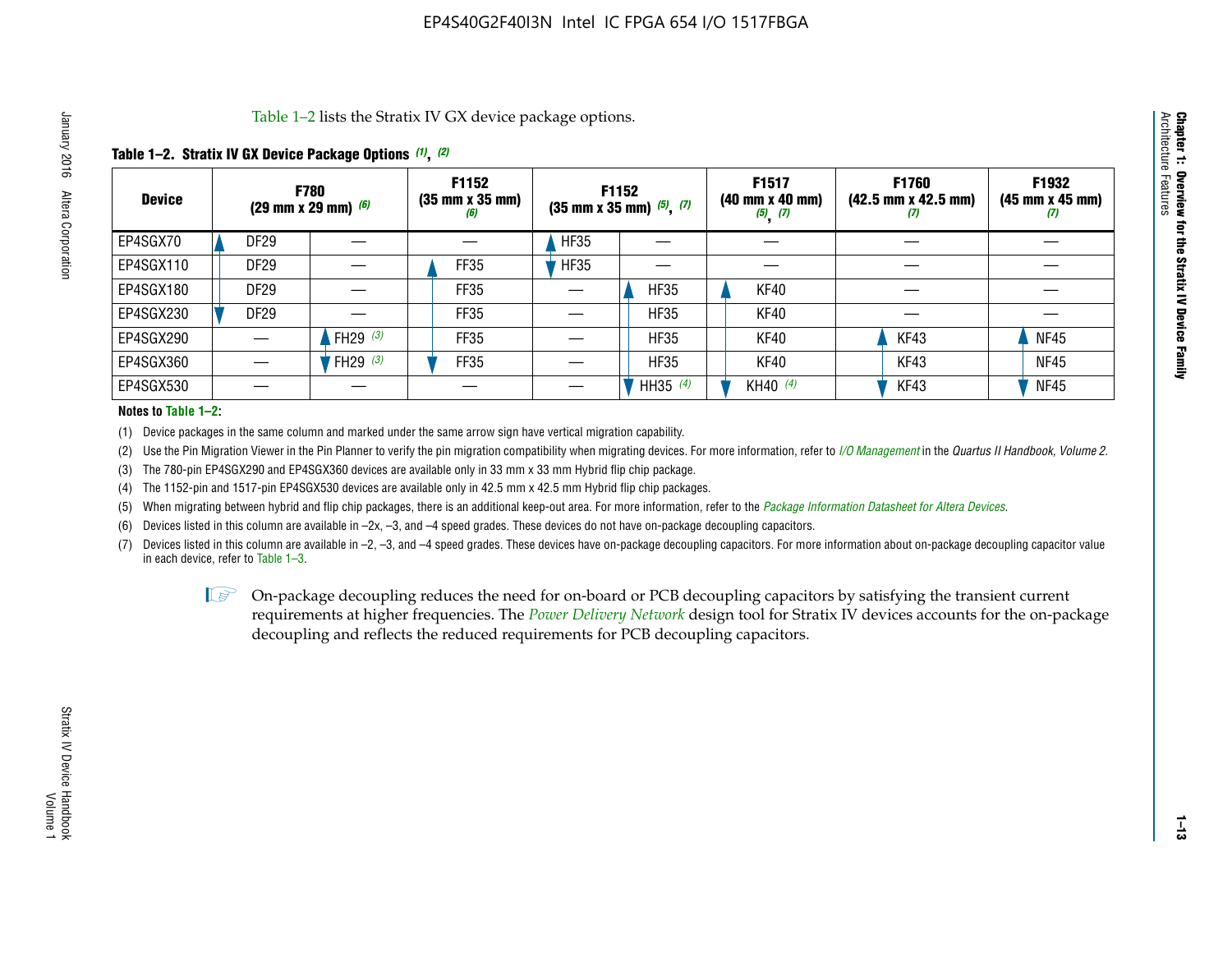| <b>Ordering Information</b> |                            | <b>V<sub>cc</sub></b>               | V <sub>ccio</sub>    | V <sub>CCL GXB</sub>         | V <sub>CCA_L/R</sub> | V <sub>CCT</sub> and V <sub>CCR</sub> (Shared)   |
|-----------------------------|----------------------------|-------------------------------------|----------------------|------------------------------|----------------------|--------------------------------------------------|
| EP4SGX70                    | <b>HF35</b>                | $2\times1$ uF + $2\times470$ nF     | 10nF per bank $(2)$  | 100nF per transceiver block  | 100 <sub>n</sub> F   | $1 \times 470$ nF + $1 \times 47$ nF per side    |
| EP4SGX110                   | <b>HF35</b>                | $2\times1$ uF + $2\times470$ nF     | 10nF per bank $(2)$  | 100nF per transceiver block  | 100 <sub>n</sub> F   | $1\times470$ nF + $1\times47$ nF per side        |
| EP4SGX180                   | <b>HF35</b><br>KF40        | $2\times1$ uF + $2\times470$ nF     | 10nF per bank $(2)$  | 100nF per transceiver block  | 100 <sub>nF</sub>    | $1 \times 470$ nF + $1 \times 47$ nF per side    |
| EP4SGX230                   | <b>HF35</b><br>KF40        | $2 \times 1$ uF + $2 \times 470$ nF | 10 nF per bank $(2)$ | 100 nF per transceiver block | 100 nF               | $1 \times 470$ nF + $1 \times 47$ nF<br>per side |
| EP4SGX290                   | <b>HF35</b><br><b>KF40</b> |                                     |                      |                              |                      | $1 \times 470$ nF + $1 \times 47$ nF             |
|                             | KF43<br><b>NF45</b>        | $4 \times 1$ uF + $4 \times 470$ nF | 10 nF per bank $(2)$ | 100 nF per transceiver block | 100nF                | per side                                         |
|                             | <b>HF35</b><br>KF40        |                                     |                      |                              |                      | $1 \times 470$ nF + $1 \times 47$ nF             |
| EP4SGX360                   | KF43<br><b>NF45</b>        | $4 \times 1$ uF + $4 \times 470$ nF | 10 nF per bank $(2)$ | 100 nF per transceiver block | 100 nF               | per side                                         |
|                             | <b>HH35</b>                |                                     |                      |                              |                      |                                                  |
| EP4SGX530                   | <b>KH40</b><br>KF43        | $4 \times 1$ uF + $4 \times 470$ nF | 10 nF per bank $(2)$ | 100 nF per transceiver block | 100 nF               | $1 \times 470$ nF + $1 \times 47$ nF<br>per side |
|                             | <b>NF45</b>                |                                     |                      |                              |                      |                                                  |

**Notes to Table 1–3:**

(1) Table 1-3 refers to production devices on-package decoupling. For more information about decoupling design of engineering sample (ES) devices, contact [Altera Technical Support](http://mysupport.altera.com/eservice/login.asp).

(2) For I/O banks  $3(*)$ ,  $4(*)$ ,  $7(*)$ , and  $8(*)$  only. There is no OPD for I/O bank  $1(*)$ ,  $2(*)$ ,  $5(*)$ , and  $6(*)$ .

**1–14**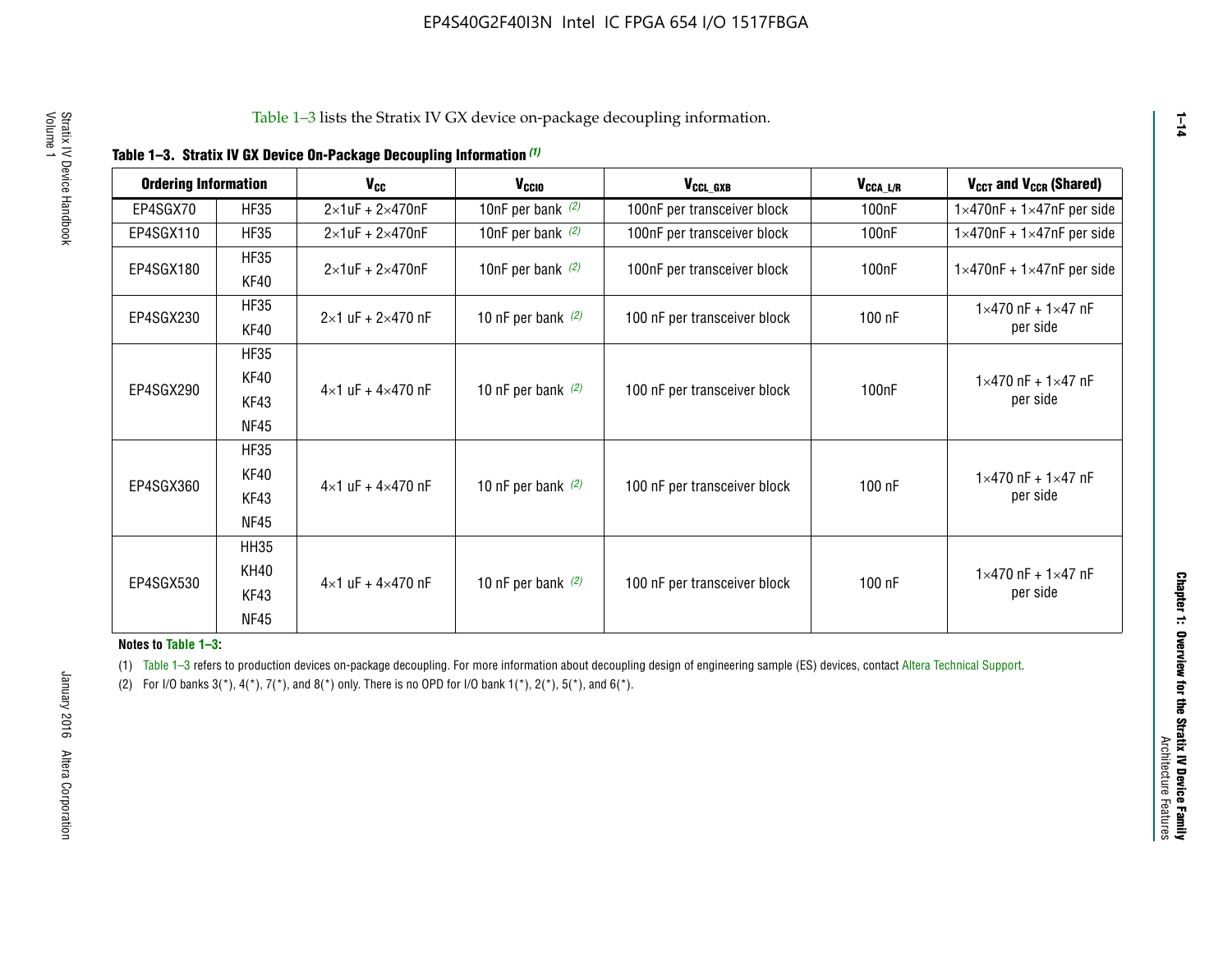#### Table 1–4 lists the Stratix IV E device features.

#### **Table 1–4. Stratix IV E Device Features**

| <b>Feature</b>                                      | <b>EP4SE230</b> |     | <b>EP4SE360</b>                          |              | <b>EP4SE530</b> |              |                | <b>EP4SE820</b> |                 |  |
|-----------------------------------------------------|-----------------|-----|------------------------------------------|--------------|-----------------|--------------|----------------|-----------------|-----------------|--|
| Package Pin Count                                   | 780             | 780 | 1152                                     | 1152         | 1517            | 1760         | 1152           | 1517            | 1760            |  |
| ALMs                                                | 91,200          |     | 141,440                                  |              | 212,480         |              |                | 325,220         |                 |  |
| LEs                                                 | 228,000         |     | 353,600                                  |              | 531,200         |              |                | 813,050         |                 |  |
| High-Speed LVDS<br>SERDES (up to<br>1.6 Gbps) $(1)$ | 56              | 56  | 88                                       | 88           | 112             | 112          | 88             | 112             | 132             |  |
| SPI-4.2 Links                                       | 3               | 3   | 4                                        | 4            |                 | 6            | $\overline{4}$ | 6               | 6               |  |
| M9K Blocks<br>(256 x 36 bits)                       | 1,235           |     | 1,248                                    |              | 1,280           |              |                | 1610            |                 |  |
| M144K Blocks<br>(2048 x 72 bits)                    | 22              |     | 48                                       |              | 64              |              | 60             |                 |                 |  |
| <b>Total Memory</b><br>(MLAB+M9K+<br>M144K) Kb      | 17,133          |     | 22,564                                   |              | 27,376          |              |                | 33,294          |                 |  |
| <b>Embedded Multipliers</b><br>$(18 \times 18)$ (2) | 1,288           |     | 1,040                                    |              | 1,024           |              |                | 960             |                 |  |
| PLLs                                                | 4               | 4   | 8                                        | 8            | 12              | 12           | 8              | 12              | 12 <sup>2</sup> |  |
| User I/Os $(3)$                                     | 488             | 488 | 744                                      | 744          | 976             | 976          | 744(4)         | 976 (4)         | 1120 $(4)$      |  |
| Speed Grade<br>(fastest to slowest)                 |                 |     | $-2, -3, -4$ $ -2, -3, -4$ $ -2, -3, -4$ | $-2, -3, -4$ | $-2, -3, -4$    | $-2, -3, -4$ | $-3, -4$       | $-3, -4$        | $-3, -4$        |  |

#### **Notes to Table 1–4:**

(1) The user I/O count from the pin-out files include all general purpose I/Os, dedicated clock pins, and dual purpose configuration pins. Transceiver pins and dedicated configuration pins are not included in the pin count.

(2) Four multiplier adder mode.

(3) Total pairs of high-speed LVDS SERDES take the lowest channel count of  $R_X/T_X$ .

(4) This data is preliminary.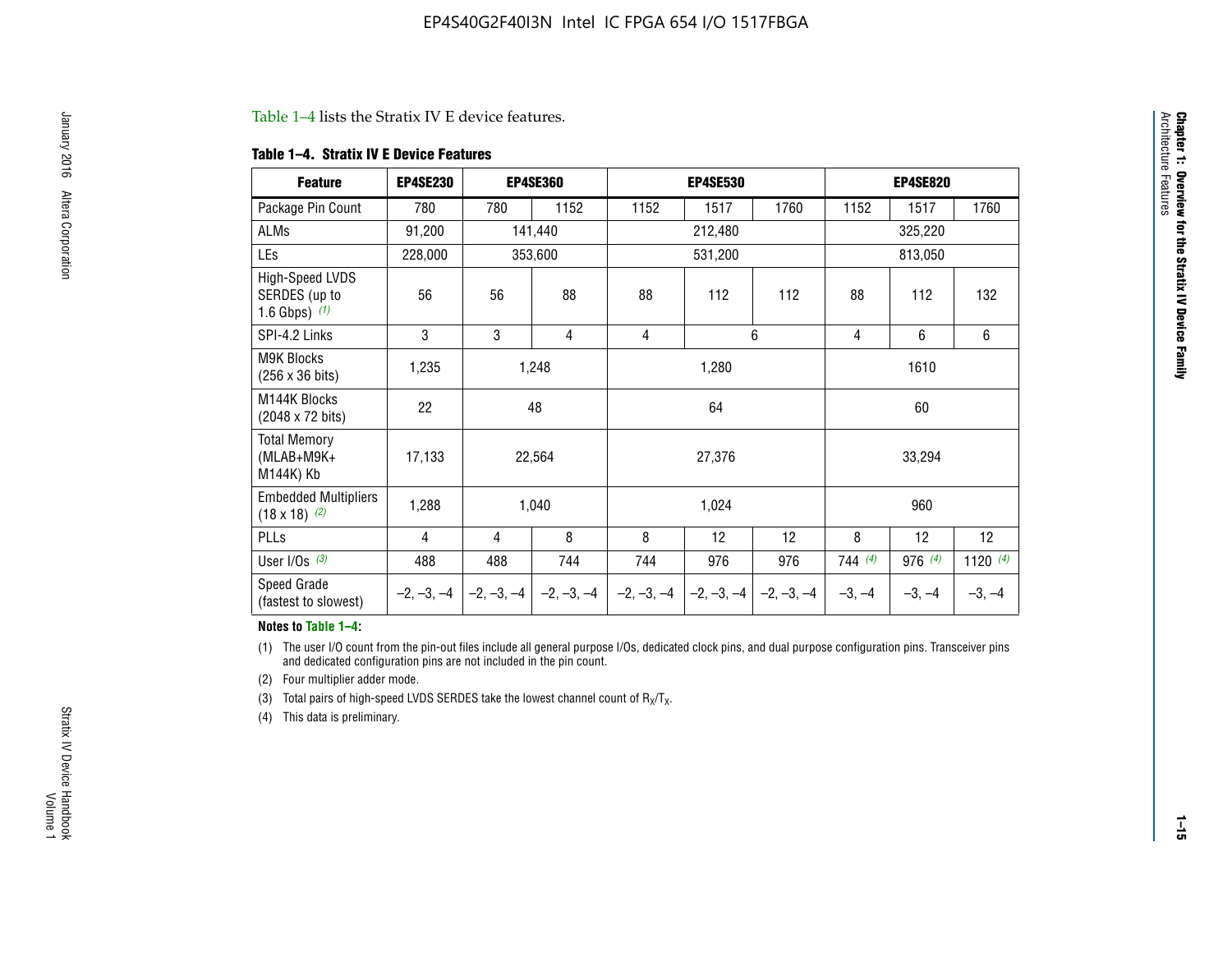Table 1–5 summarizes the Stratix IV E device package options.

| <b>Device</b> | <b>F780</b><br>$(29 \text{ mm} \times 29 \text{ mm})$ $(5)$ , $(6)$ | F1152<br>$(35 \text{ mm} \times 35 \text{ mm})$ $(5)$ , $(7)$ | F <sub>1517</sub><br>$(40 \text{ mm} \times 40 \text{ mm})$ (7) | <b>F1760</b><br>$(42.5$ mm x 42.5 mm) $(7)$ |  |  |
|---------------|---------------------------------------------------------------------|---------------------------------------------------------------|-----------------------------------------------------------------|---------------------------------------------|--|--|
| EP4SE230      | F29                                                                 |                                                               |                                                                 |                                             |  |  |
| EP4SE360      | H29 $(3)$                                                           | F35                                                           |                                                                 |                                             |  |  |
| EP4SE530      |                                                                     | H35 $(4)$                                                     | H40 $(4)$                                                       | F43                                         |  |  |
| EP4SE820      |                                                                     | H35 $(4)$                                                     | H40 $(4)$                                                       | F43                                         |  |  |

**Table 1–5. Stratix IV E Device Package Options** *(1)***,** *(2)*

#### **Notes to Table 1–5:**

(1) Device packages in the same column and marked under the same arrow sign have vertical migration capability.

(2) Use the Pin Migration Viewer in the Pin Planner to verify the pin migration compatibility when migrating devices. For more information, refer to *[I/O Management](http://www.altera.com/literature/hb/qts/qts_qii52013.pdf)* in the *Quartus II Handbook, Volume 2*.

(3) The 780-pin EP4SE360 device is available only in the 33 mm x 33 mm Hybrid flip chip package.

(4) The 1152-pin and 1517-pin for EP4SE530 and EP4SE820 devices are available only in the 42.5 mm x 42.5 mm Hybrid flip chip package.

(5) When migrating between hybrid and flip chip packages, there is an additional keep-out area. For more information, refer to the *[Package](http://www.altera.com/literature/ds/dspkg.pdf)  [Information Datasheet for Altera Devices](http://www.altera.com/literature/ds/dspkg.pdf)*.

(6) Devices listed in this column do not have on-package decoupling capacitors.

(7) Devices listed in this column have on-package decoupling capacitors. For more information about on-package decoupling capacitor value for each device, refer to Table 1–6.

Table 1–6 lists the Stratix IV E on-package decoupling information.

| Table 1–6. Stratix IV E Device On-Package Decoupling Information (1) |  |  |  |  |  |
|----------------------------------------------------------------------|--|--|--|--|--|
|----------------------------------------------------------------------|--|--|--|--|--|

|          | <b>Ordering Information</b> | V <sub>cc</sub>                     | <b>V<sub>CCIO</sub></b> |
|----------|-----------------------------|-------------------------------------|-------------------------|
| EP4SE360 | F <sub>35</sub>             | $4 \times 1$ uF + $4 \times 470$ nF | 10 nF per bank          |
|          | H35                         |                                     |                         |
| EP4SE530 | H40                         | $4\times1$ uF + $4\times470$ nF     | 10 nF per bank          |
|          | F43                         |                                     |                         |
|          | H35                         |                                     |                         |
| EP4SE820 | H40                         | $4\times1$ uF + $4\times470$ nF     | 10 nF per bank          |
|          | F43                         |                                     |                         |

**Note to Table 1–6:**

(1) Table 1–6 refers to production devices on-package decoupling. For more information about decoupling design of engineering sample (ES) devices, contact [Altera Technical Support](http://mysupport.altera.com/eservice/login.asp).

Table 1–7 lists the Stratix IV GT device features.

| <b>Feature</b>                       | <b>EP4S40G2</b> | <b>EP4S40G5</b> | <b>EP4S100G2</b> | <b>EP4S100G3</b> | <b>EP4S100G4</b> | <b>EP4S100G5</b> |         |
|--------------------------------------|-----------------|-----------------|------------------|------------------|------------------|------------------|---------|
| Package Pin Count                    | 1517            | 1517            | 1517             | 1932             | 1932             | 1517             | 1932    |
| <b>ALMs</b>                          | 91,200          | 212,480         | 91,200           | 116,480          | 141,440          | 212.480          |         |
| LEs                                  | 228,000         | 531,200         | 228,000          | 291,200          | 353,600          |                  | 531,200 |
| <b>Total Transceiver</b><br>Channels | 36              | 36              | 36               | 48               | 48               | 36               | 48      |

**Table 1–7. Stratix IV GT Device Features (Part 1 of 2)**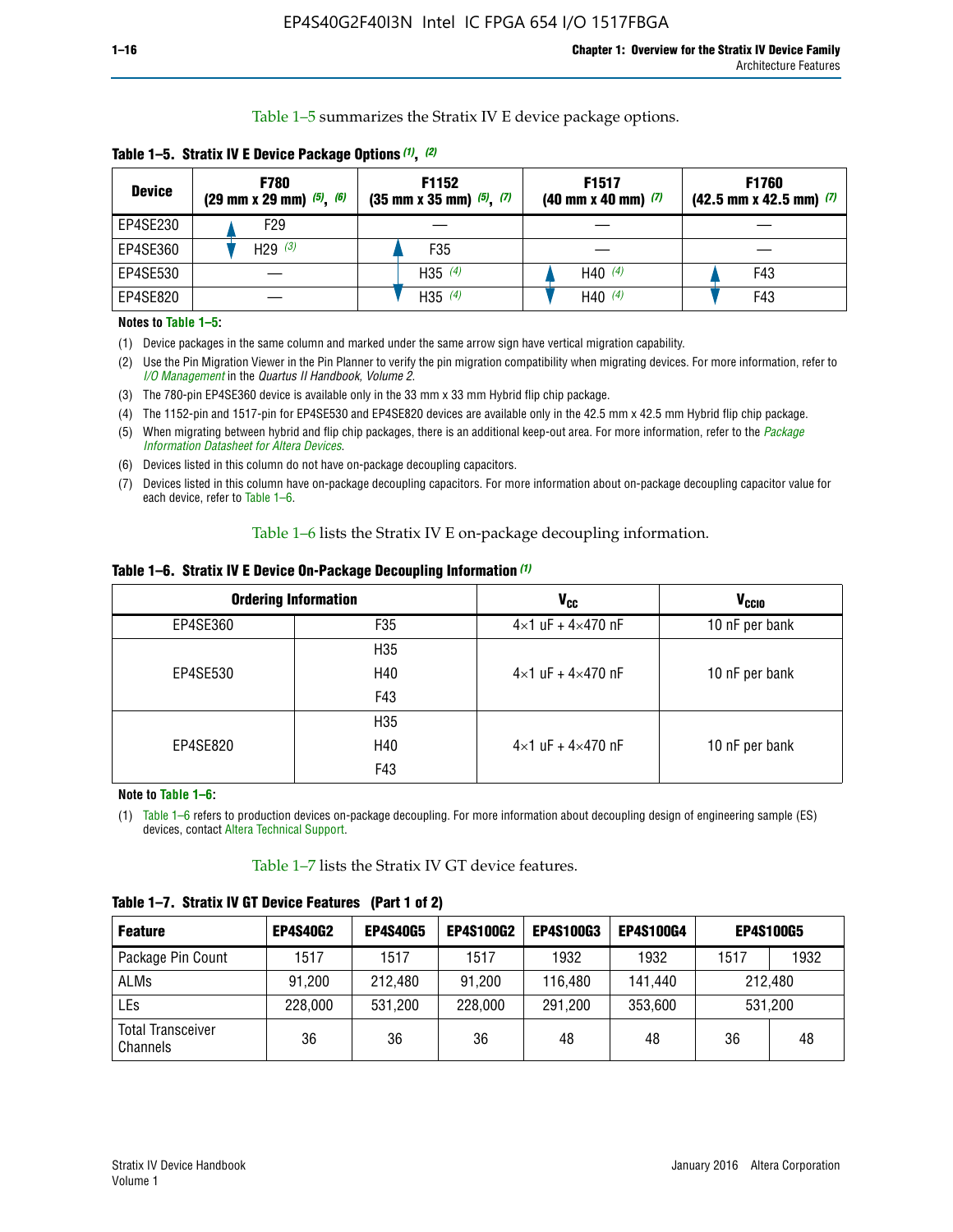#### **Table 1–7. Stratix IV GT Device Features (Part 2 of 2)**

| <b>Feature</b>                                                              | <b>EP4S40G2</b> | <b>EP4S40G5</b> | <b>EP4S100G2</b> | <b>EP4S100G3</b> | <b>EP4S100G4</b> |                | <b>EP4S100G5</b>          |
|-----------------------------------------------------------------------------|-----------------|-----------------|------------------|------------------|------------------|----------------|---------------------------|
| 10G Transceiver<br>Channels<br>(600 Mbps - 11.3 Gbps<br>with PMA + PCS)     | 12              | 12              | 24               | 24               | 24               | 24             | 32                        |
| 8G Transceiver<br>Channels<br>(600 Mbps - 8.5 Gbps<br>with PMA + PCS) $(1)$ | 12              | 12              | $\pmb{0}$        | 8                | 8                | $\mathbf 0$    | 0                         |
| PMA-only CMU<br>Channels<br>(600 Mbps- 6.5 Gbps)                            | 12              | 12              | 12               | 16               | 16               | 12             | 16                        |
| PCIe hard IP Blocks                                                         | $\overline{2}$  | $\overline{2}$  | $\overline{2}$   | $\overline{4}$   | $\overline{4}$   | $\overline{2}$ | $\overline{4}$            |
| <b>High-Speed LVDS</b><br><b>SERDES</b><br>(up to 1.6 Gbps) $(2)$           | 46              | 46              | 46               | 47               | 47               | 46             | 47                        |
| SP1-4.2 Links                                                               | $\overline{2}$  | $\overline{2}$  | $\overline{2}$   | $\overline{2}$   | $\overline{2}$   | $\overline{2}$ | $\overline{2}$            |
| <b>M9K Blocks</b><br>(256 x 36 bits)                                        | 1,235           | 1,280           | 1,235            | 936              | 1,248            |                | 1,280                     |
| M144K Blocks<br>(2048 x 72 bits)                                            | 22              | 64              | 22               | 36               | 48               |                | 64                        |
| Total Memory (MLAB +<br>M9K + M144K) Kb                                     | 17,133          | 27,376          | 17,133           | 17,248           | 22,564           |                | 27,376                    |
| <b>Embedded Multipliers</b><br>$18 \times 18^{(3)}$                         | 1,288           | 1,024           | 1,288            | 832              | 1,024            |                | 1,024                     |
| PLLs                                                                        | 8               | 8               | 8                | 12               | 12               | 8              | 12                        |
| User I/Os $(4)$ , $(5)$                                                     | 654             | 654             | 654              | 781              | 781              | 654            | 781                       |
| Speed Grade<br>(fastest to slowest)                                         | $-1, -2, -3$    | $-1, -2, -3$    | $-1, -2, -3$     | $-1, -2, -3$     | $-1, -2, -3$     |                | $-1, -2, -3$ $-1, -2, -3$ |

**Notes to Table 1–7:**

(1) You can configure all 10G transceiver channels as 8G transceiver channels. For example, the EP4S40G2F40 device has twenty-four 8G transceiver channels and the EP4S100G5F45 device has thirty-two 8G transceiver channels.

(2) Total pairs of high-speed LVDS SERDES take the lowest channel count of  $R_X/T_X$ .

(3) Four multiplier adder mode.

(4) The user I/O count from the pin-out files include all general purpose I/Os, dedicated clock pins, and dual purpose configuration pins. Transceiver pins and dedicated configuration pins are not included in the pin count.

(5) This data is preliminary.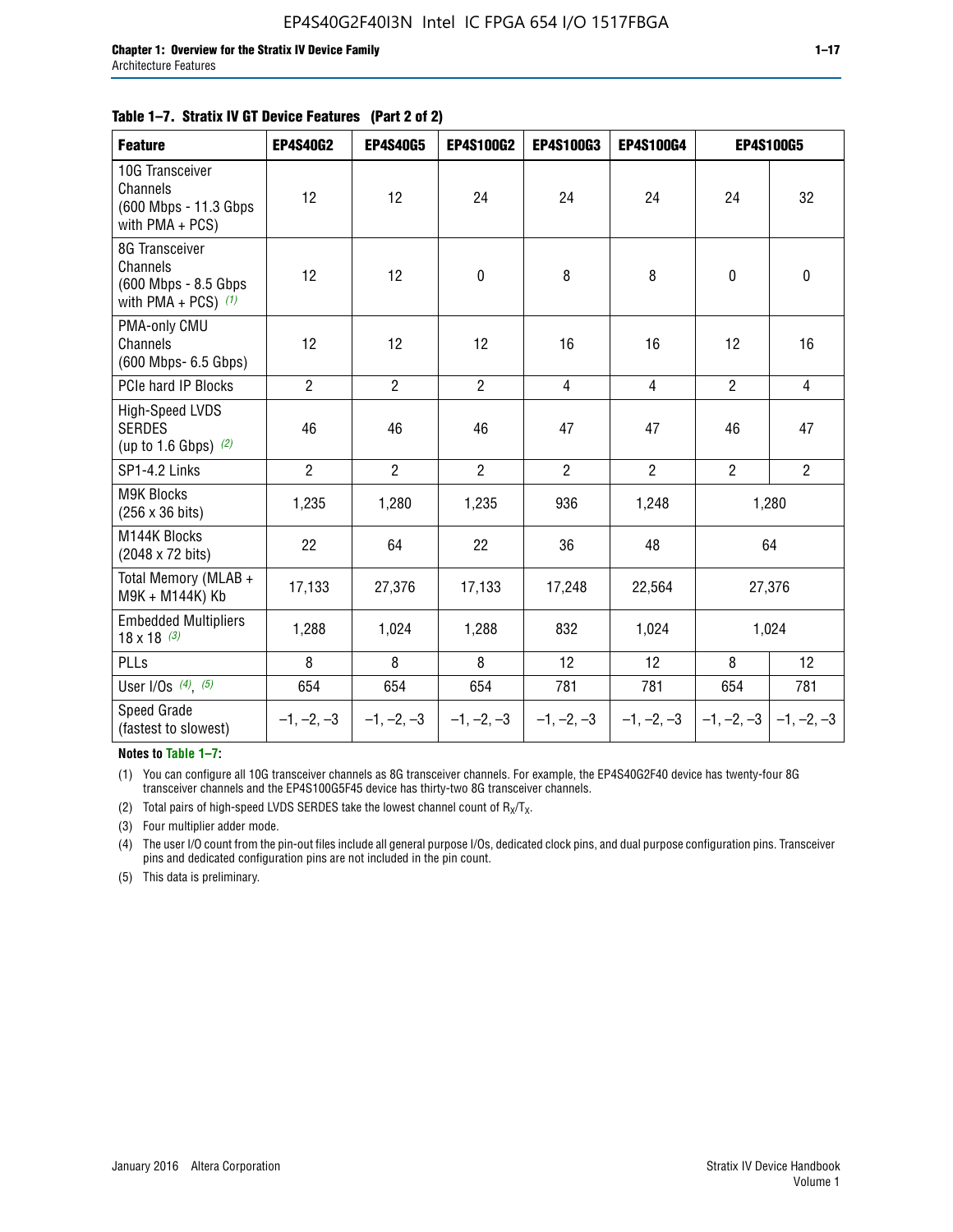Table 1–8 lists the resource counts for the Stratix IV GT devices.

| <b>Device</b>                      | <b>1517 Pin</b><br><b>1932 Pin</b><br>$(40 \text{ mm} \times 40 \text{ mm})$ $(3)$<br>(45 mm x 45 mm) |     |  |
|------------------------------------|-------------------------------------------------------------------------------------------------------|-----|--|
| <b>Stratix IV GT 40 G Devices</b>  |                                                                                                       |     |  |
| EP4S40G2                           | F40                                                                                                   |     |  |
| EP4S40G5                           | H40 $(4)$ , $(5)$                                                                                     |     |  |
| <b>Stratix IV GT 100 G Devices</b> |                                                                                                       |     |  |
| EP4S100G2                          | F40                                                                                                   |     |  |
| EP4S100G3                          |                                                                                                       | F45 |  |
| EP4S100G4                          |                                                                                                       | F45 |  |
| EP4S100G5                          | $(4)$ , $(5)$<br>H40                                                                                  | F45 |  |

#### **Notes to Table 1–8:**

(1) This table represents pin compatability; however, it does not include hard IP block placement compatability.

- (2) Devices under the same arrow sign have vertical migration capability.
- (3) When migrating between hybrid and flip chip packages, there is an additional keep-out area. For more information, refer to the *[Altera Device Package Information Data Sheet](http://www.altera.com/literature/ds/dspkg.pdf)*.
- (4) EP4S40G5 and EP4S100G5 devices with 1517 pin-count are only available in 42.5-mm x 42.5-mm Hybrid flip chip packages.
- (5) If you are using the hard IP block, migration is not possible.

Table 1–9 lists the Stratix IV GT on-package decoupling information.

**Table 1–9. Stratix IV GT Device On-Package Decoupling Information** *(1)*

| <b>Ordering</b><br><b>Information</b> | Vcc                                 | <b>V<sub>CCIO</sub></b> | V <sub>CCL GXB</sub>            | V <sub>CCA L/R</sub> | V <sub>CCT L/R</sub> | $V_{CCR\_L/R}$ |
|---------------------------------------|-------------------------------------|-------------------------|---------------------------------|----------------------|----------------------|----------------|
| EP4S40G2F40                           | $2 \times 1$ uF + $2 \times 470$ nF | 10 nF per bank $(2)$    | 100 nF per<br>transceiver block | $100$ nF             | $100$ nF             | $100$ nF       |
| EP4S100G2F40                          |                                     |                         |                                 |                      |                      |                |
| EP4S100G3F45                          |                                     | 10 nF per bank $(2)$    | 100 nF per<br>transceiver block | $100$ nF             | $100$ nF             | $100$ nF       |
| EP4S100G4F45                          |                                     |                         |                                 |                      |                      |                |
| EP4S40G5H40                           | $4\times1$ uF + $4\times470$ nF     |                         |                                 |                      |                      |                |
| EP4S100G5H40                          |                                     |                         |                                 |                      |                      |                |
| EP4S100G5F45                          |                                     |                         |                                 |                      |                      |                |

**Notes to Table 1–9:**

(1) Table 1–9 refers to production devices on-package decoupling. For more information about decoupling design of engineering sample (ES) devices, contact [Altera Technical Support](http://mysupport.altera.com/eservice/login.asp).

(2) For I/O banks  $3(*)$ ,  $4(*)$ ,  $7(*)$ , and  $8(*)$  only. There is no OPD for I/O bank  $1(*)$ ,  $2(*)$ ,  $5(*)$ , and  $6(*)$ .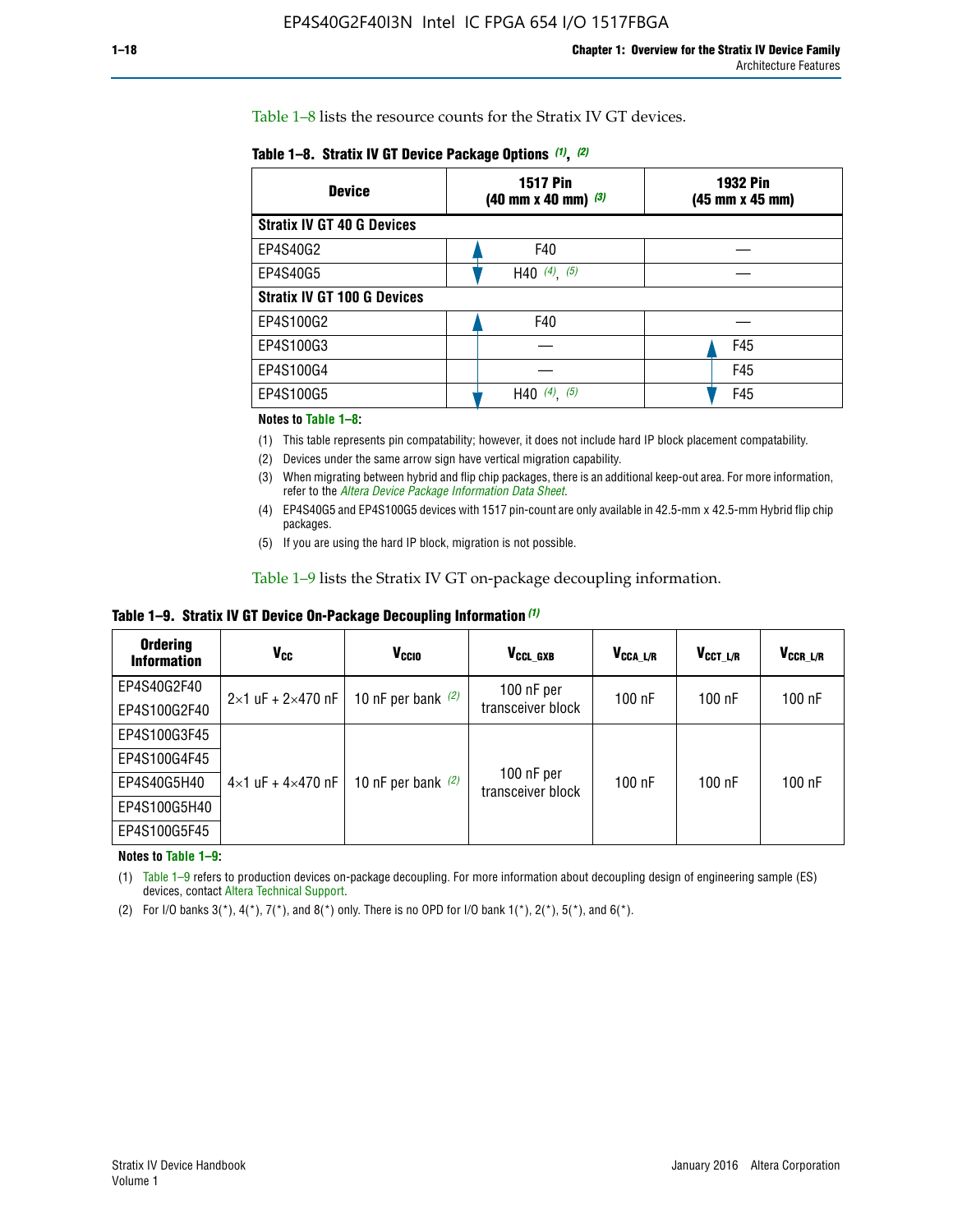# **Integrated Software Platform**

The Quartus II software provides an integrated environment for HDL and schematic design entry, compilation and logic synthesis, full simulation and advanced timing analysis, SignalTap II Logic Analyzer, and device configuration of Stratix IV designs. The Quartus II software provides the MegaWizard<sup> $M$ </sup> Plug-In Manager user interface to generate different functional blocks, such as memory, PLL, and digital signal processing logic. For transceivers, the Quartus II software provides the ALTGX MegaWizard Plug-In Manager interface that guides you through configuration of the transceiver based on your application requirements.

The Stratix IV GX and GT transceivers allow you to implement low-power and reliable high-speed serial interface applications with its fully reconfigurable hardware, optimal signal integrity, and integrated Quartus II software platform.

For more information about the QuarJanuary2016tus II software features, refer to the *[Quartus II Handbook](http://www.altera.com/literature/lit-qts.jsp)*.

# **Ordering Information**

This section describes the Stratix IV E, GT, and GX devices ordering information. Figure 1–4 shows the ordering codes for Stratix IV GX and E devices.



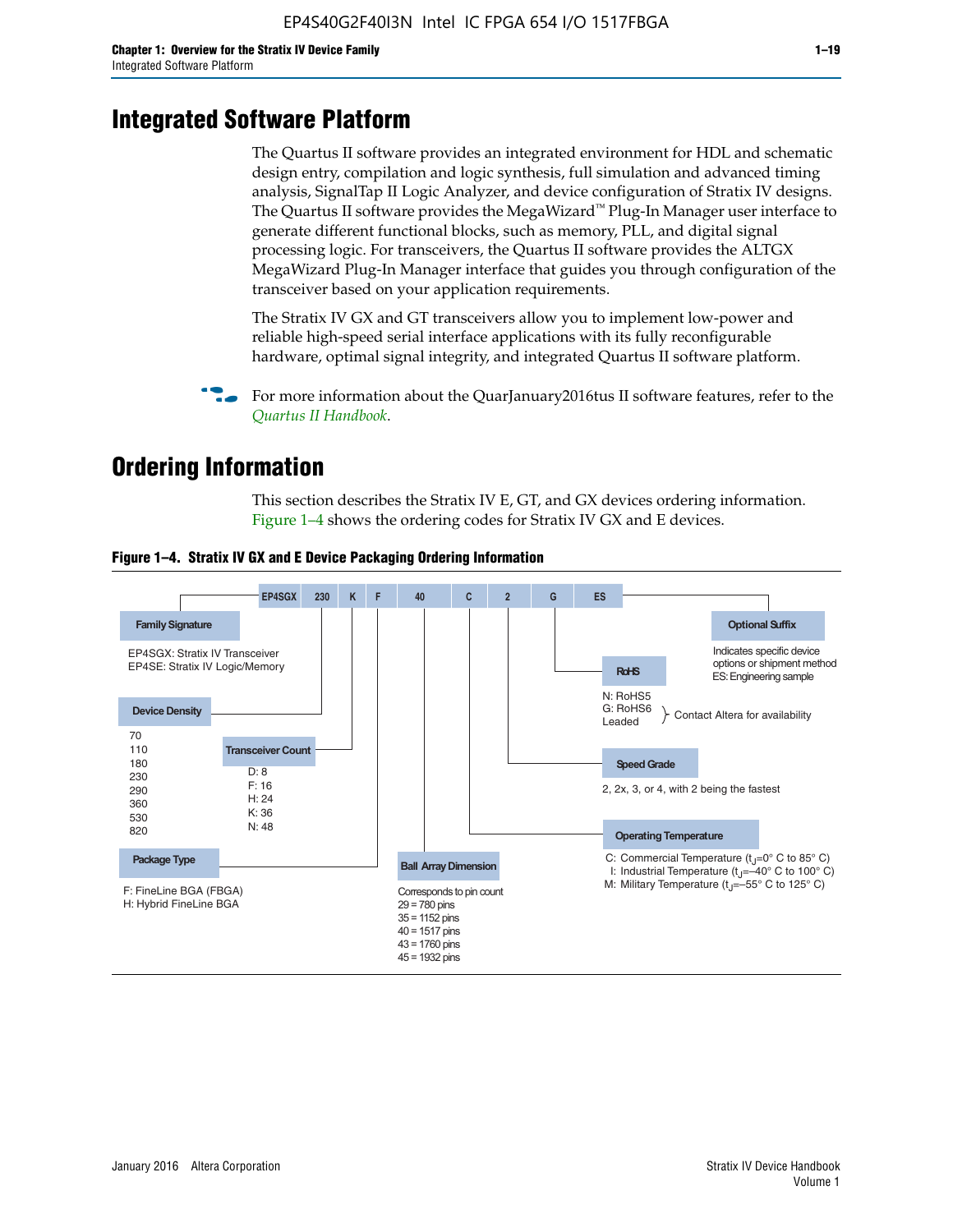Figure 1–5 shows the ordering codes for Stratix IV GT devices.





# **Document Revision History**

Table 1–10 lists the revision history for this chapter.

|  | Table 1–10. Document Revision History (Part 1 of 2) |  |  |
|--|-----------------------------------------------------|--|--|
|--|-----------------------------------------------------|--|--|

| <b>Date</b>       | <b>Version</b> | <b>Changes</b>                                           |
|-------------------|----------------|----------------------------------------------------------|
| January 2016      | 3.5            | <b>Updated Figure 1–4 with new RoHS information</b>      |
| September 2012    | 3.4            | ■ Updated Table 1–1 to close FB $#30986$ .               |
|                   |                | Updated Table 1–2 and Table 1–5 to close FB #31127.      |
| June 2011         | 3.3            | $\blacksquare$ Added military temperature to Figure 1–4. |
| February 2011     | 3.2            | ■ Updated Table 1–7 and Table 1–8.                       |
|                   |                | $\blacksquare$ Applied new template.                     |
|                   |                | Minor text edits.                                        |
| <b>March 2010</b> | 3.1            | ■ Updated Table 1–1, Table 1–2, and Table 1–7.           |
|                   |                | ■ Updated Figure $1-3$ .                                 |
|                   |                | Updated the "Stratix IV GT Devices" section.             |
|                   |                | Added two new references to the Introduction section.    |
|                   |                | Minor text edits.                                        |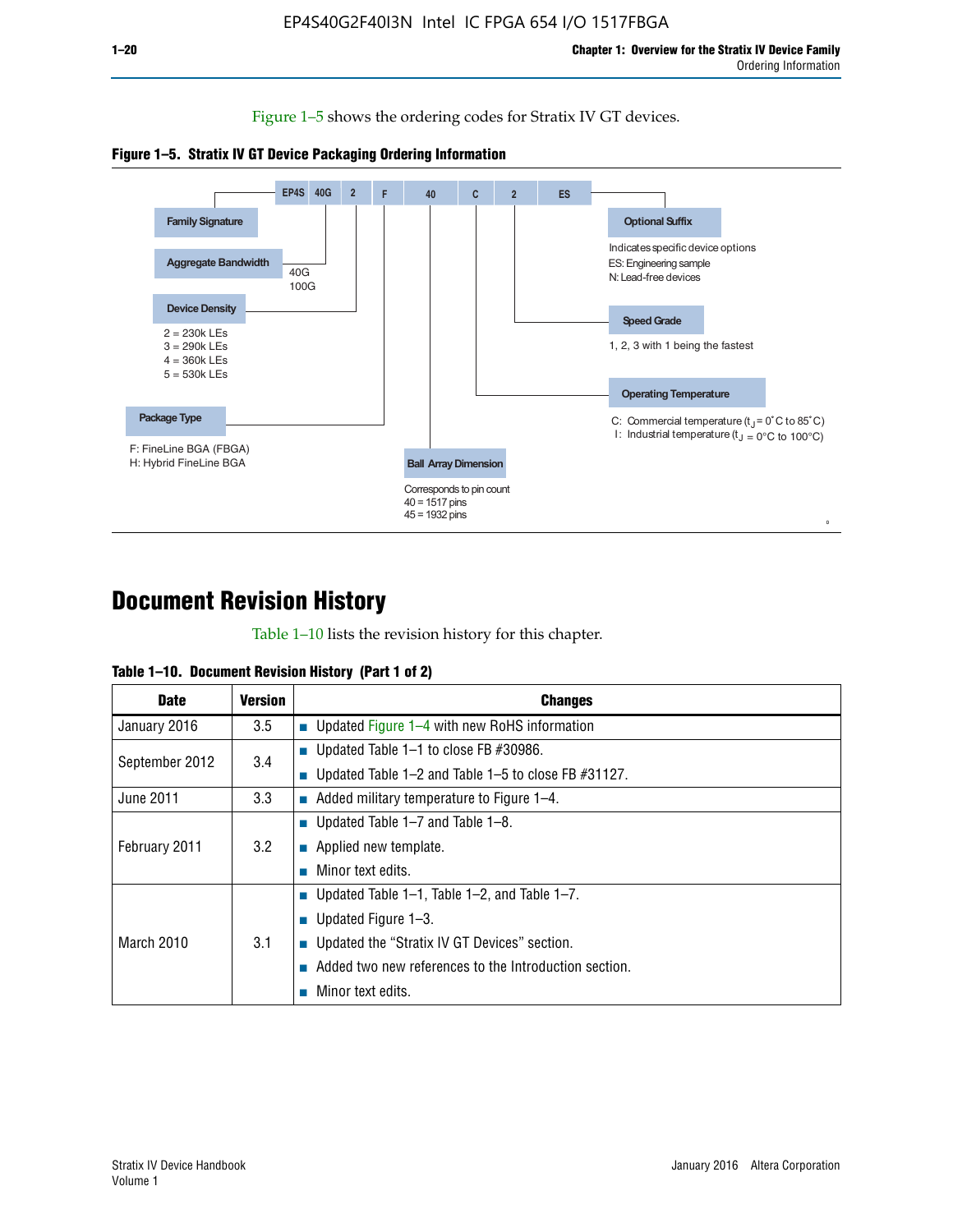#### **Table 1–10. Document Revision History (Part 2 of 2)**

| <b>Date</b>      | <b>Version</b> | <b>Changes</b>                                                                                                                                                                                                                                                                    |  |
|------------------|----------------|-----------------------------------------------------------------------------------------------------------------------------------------------------------------------------------------------------------------------------------------------------------------------------------|--|
| November 2009    | 3.0            | ■ Updated the "Stratix IV Device Family Overview", "Feature Summary", "Stratix IV GT<br>Devices", "High-Speed Transceiver Features", "FPGA Fabric and I/O Features", "Highest<br>Aggregate Data Bandwidth", "System Integration", and "Integrated Software Platform"<br>sections. |  |
|                  |                | $\blacksquare$ Added Table 1-3, Table 1-6, and Table 1-9.                                                                                                                                                                                                                         |  |
|                  |                | $\blacksquare$ Updated Table 1-1, Table 1-2, Table 1-4, Table 1-5, Table 1-7, and Table 1-8.                                                                                                                                                                                      |  |
|                  |                | ■ Updated Figure 1–3, Figure 1–4, and Figure 1–5.                                                                                                                                                                                                                                 |  |
|                  |                | $\blacksquare$ Minor text edits.                                                                                                                                                                                                                                                  |  |
|                  | 2.4            | $\blacksquare$ Updated Table 1-1.                                                                                                                                                                                                                                                 |  |
| <b>June 2009</b> |                | $\blacksquare$ Minor text edits.                                                                                                                                                                                                                                                  |  |
|                  |                | $\blacksquare$ Added Table 1–5, Table 1–6, and Figure 1–3.                                                                                                                                                                                                                        |  |
|                  |                | $\blacksquare$ Updated Figure 1-5.                                                                                                                                                                                                                                                |  |
| April 2009       | 2.3            | Updated Table $1-1$ , Table $1-2$ , Table $1-3$ , and Table $1-4$ .                                                                                                                                                                                                               |  |
|                  |                | ■ Updated "Introduction", "Feature Summary", "Stratix IV GX Devices", "Stratix IV GT<br>Devices", "Architecture Features", and "FPGA Fabric and I/O Features"                                                                                                                     |  |
| March 2009       | 2.2            | ■ Updated "Feature Summary", "Stratix IV GX Devices", "Stratix IV E Device", "Stratix IV<br>GT Devices", "Signal Integrity"                                                                                                                                                       |  |
|                  |                | Removed Tables 1-5 and 1-6                                                                                                                                                                                                                                                        |  |
|                  |                | $\blacksquare$ Updated Figure 1-4                                                                                                                                                                                                                                                 |  |
|                  |                | ■ Updated "Introduction", "Feature Summary", "Stratix IV Device Diagnostic Features",<br>"Signal Integrity", "Clock Networks", "High-Speed Differential I/O with DPA and Soft-<br>CDR", "System Integration", and "Ordering Information" sections.                                |  |
|                  |                | Added "Stratix IV GT 100G Devices" and "Stratix IV GT 100G Transceiver Bandwidth"<br>sections.                                                                                                                                                                                    |  |
| March 2009       | 2.1            | ■ Updated Table 1–1, Table 1–2, Table 1–3, and Table 1–4.                                                                                                                                                                                                                         |  |
|                  |                | $\blacksquare$ Added Table 1–5 and Table 1–6.                                                                                                                                                                                                                                     |  |
|                  |                | ■ Updated Figure 1–3 and Figure 1–4.                                                                                                                                                                                                                                              |  |
|                  |                | $\blacksquare$ Added Figure 1-5.                                                                                                                                                                                                                                                  |  |
|                  |                | Removed "Referenced Documents" section.                                                                                                                                                                                                                                           |  |
|                  |                | Updated "Feature Summary" on page 1-1.                                                                                                                                                                                                                                            |  |
| November 2008    |                | ■ Updated "Stratix IV Device Diagnostic Features" on page 1-7.                                                                                                                                                                                                                    |  |
|                  | 2.0            | ■ Updated "FPGA Fabric and I/O Features" on page 1-8.                                                                                                                                                                                                                             |  |
|                  |                | $\blacksquare$ Updated Table 1-1.                                                                                                                                                                                                                                                 |  |
|                  |                | Updated Table 1-2.<br>П                                                                                                                                                                                                                                                           |  |
|                  |                | Updated "Table 1-5 shows the total number of transceivers available in the Stratix IV GT<br>Device." on page 1-15.                                                                                                                                                                |  |
| <b>July 2008</b> | 1.1            | Revised "Introduction".                                                                                                                                                                                                                                                           |  |
| May 2008         | 1.0            | Initial release.                                                                                                                                                                                                                                                                  |  |